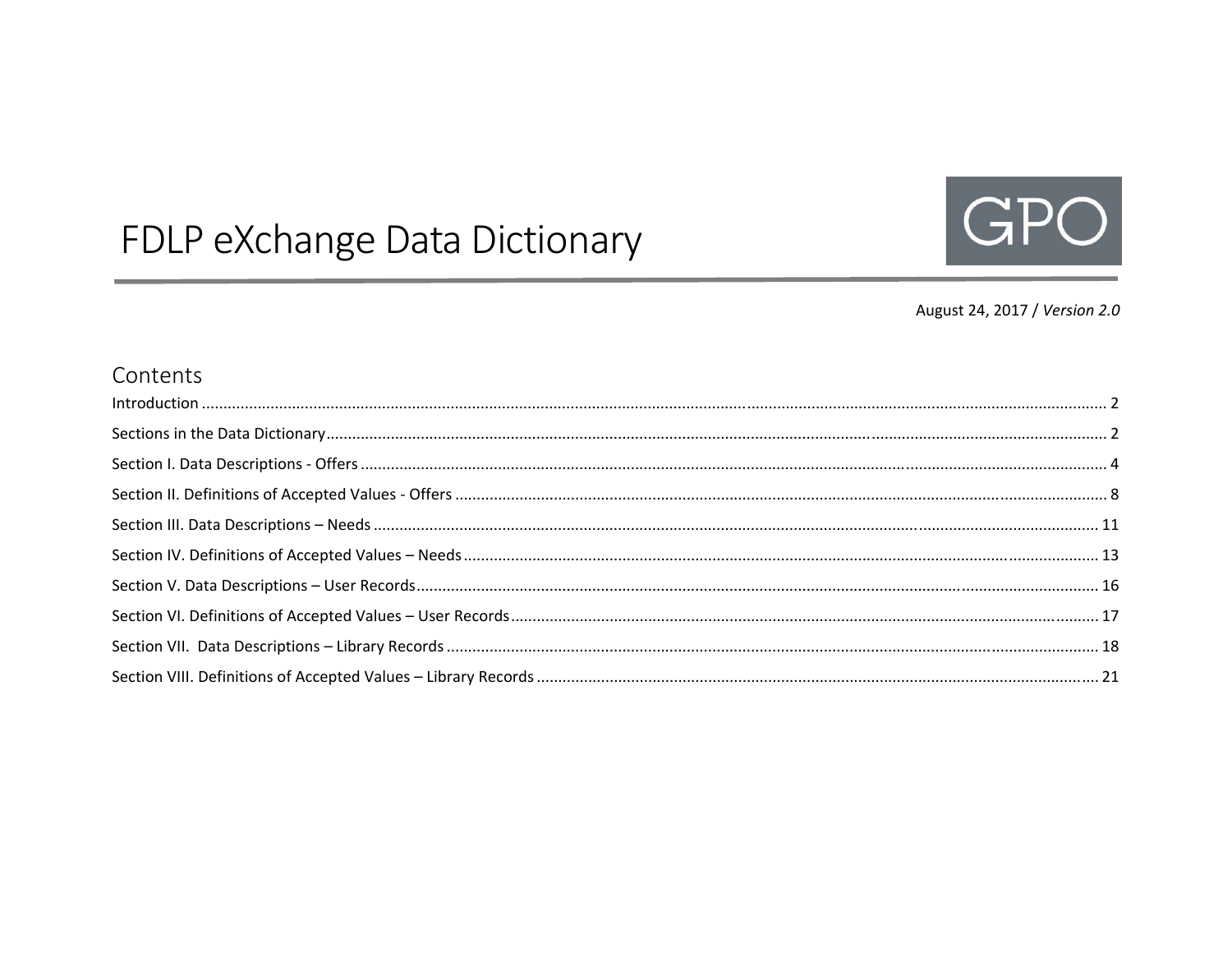#### Introduction

This data dictionary describes the data maintained in FDLP eXchange. It describes the type of data maintained in each field and the accepted values for those field. Additionally, where only specified values are accepted, the data dictionary defines those values.

FDLP eXchange users should use this data dictionary to identify correct information to be used in FDLP eXchange records and to determine appropriate values to use when creating spreadsheets to upload into FDLP eXchange.

#### Sections in the Data Dictionary

The data dictionary is comprised of eight sections that describe the data in each of the four types of records in FDLP eXchange. There are two types of sections that describe the data in each type of record. As described below, the Data Dictionary sections describe the data in each type of record and the Definitions of Acceptable Values provide definitions of the allowed values in fields where only certain values are accepted.

| <b>Data Dictionary</b> | Data dictionary sections provide an explanation of the data fields in FDLP eXchange records and the<br>types of data contained in those fields. Columns are described below. |                                                                          |                                                                                                             |  |  |  |  |  |
|------------------------|------------------------------------------------------------------------------------------------------------------------------------------------------------------------------|--------------------------------------------------------------------------|-------------------------------------------------------------------------------------------------------------|--|--|--|--|--|
|                        | <b>Record Type</b>                                                                                                                                                           | Describes the type of record where the described field occurs            |                                                                                                             |  |  |  |  |  |
|                        | <b>Field</b>                                                                                                                                                                 | The name of the field                                                    |                                                                                                             |  |  |  |  |  |
|                        | <b>Description</b>                                                                                                                                                           | A description of the field                                               |                                                                                                             |  |  |  |  |  |
|                        | Data Type                                                                                                                                                                    | The type of data contained in the field. Explanation of each type below. |                                                                                                             |  |  |  |  |  |
|                        |                                                                                                                                                                              | <b>Free text</b>                                                         | User supplied text without validation rules.                                                                |  |  |  |  |  |
|                        |                                                                                                                                                                              | <b>List of Values</b>                                                    | Only listed values are accepted.                                                                            |  |  |  |  |  |
|                        |                                                                                                                                                                              | <b>Validated free text</b>                                               | User supplied text with validation rules (used for SuDoc numbers,<br>must be in valid SuDoc number pattern) |  |  |  |  |  |
|                        |                                                                                                                                                                              | <b>Binary</b>                                                            | Only two accepted values, such as Yes/No or Active/Inactive                                                 |  |  |  |  |  |
|                        |                                                                                                                                                                              | Date                                                                     | Properly formatted date field. May accept the value "None" as<br>indicated in the data dictionary           |  |  |  |  |  |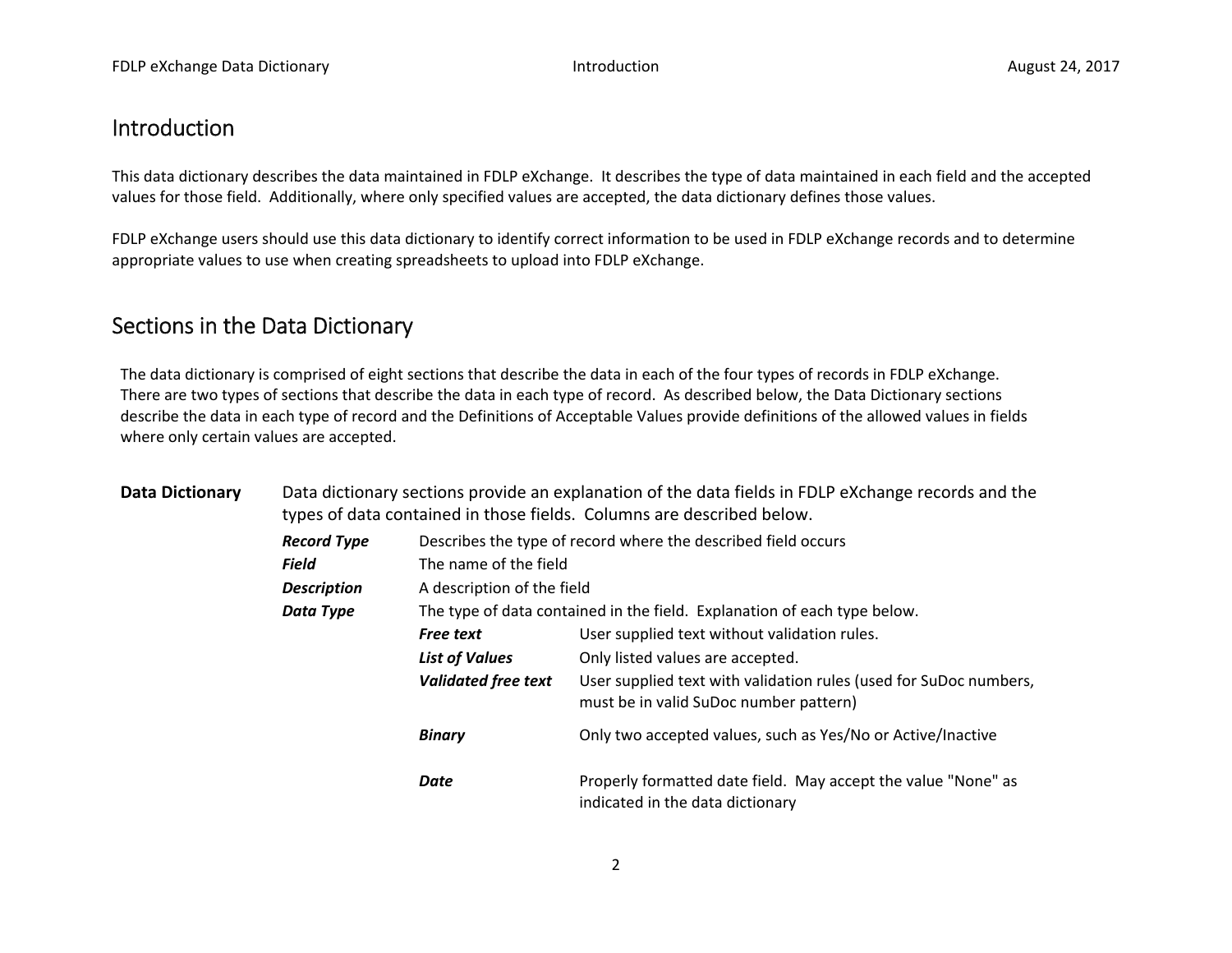| <b>Accepted Values</b> | Lists accepted values where applicable         |
|------------------------|------------------------------------------------|
| <b>Required</b>        | Indicates whether the field is required or not |
| <b>Comments</b>        | Additional information on the data field       |

**Definitions of Acceptable Values** Definitions of acceptable values sections provide definitions of the terms that are accepted in List of Values or Binary fields. No definitions are provided for Free Text or Validated Free Text fields, as acceptable value rules do not apply. Dates should be entered in the format provided in the data dictionary.

The four record types in FDLP eXchange are (1) Needs, (2) Offers, (3) Users, and (4) Libraries. This document contains <sup>a</sup> Data Dictionary and <sup>a</sup> Definitions of Acceptable Values section for each. They are arranged as follows:

> *Data Dictionary ‐ Offers Definitions of Acceptable Values ‐ Offers Data Dictionary ‐ Needs Definitions of Acceptable Values ‐ Needs Data Dictionary ‐ User Records Definitions of Acceptable Values ‐ User Records Data Dictionary ‐ Library Records Definitions of Acceptable Values ‐ Library Records*

The sections describing data for Offers and Needs are presented first, as they are likely to be more heavily used than the sections describing data contained in user records and library records.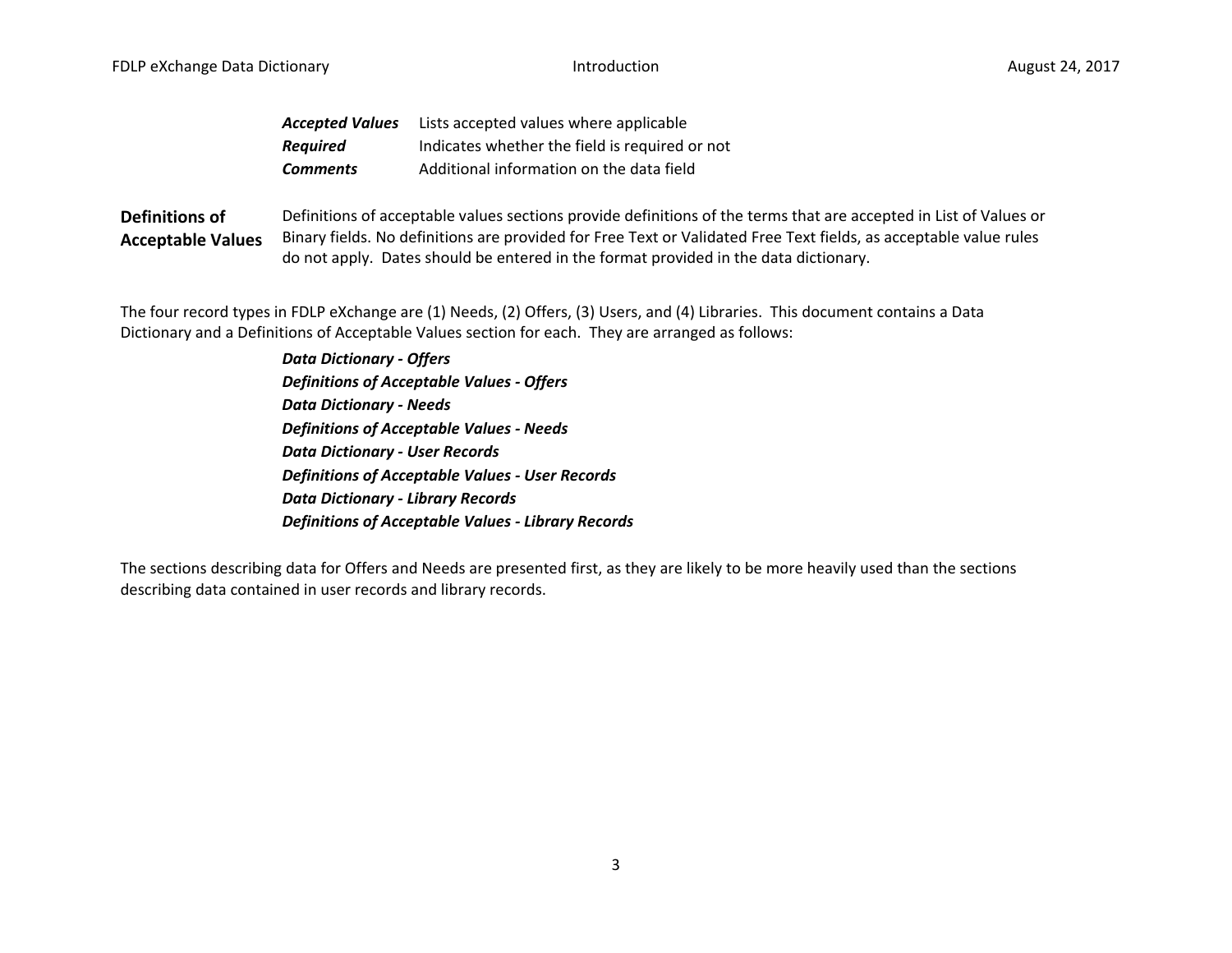## Section I. Data Descriptions ‐ Offers

| Record<br><b>Type</b> | Field                   | <b>Description</b>                                                                                                                                    | Data<br><b>Type</b>    | <b>Accepted Values</b>                                 | <b>Required</b> | <b>Comments</b>                                                                                                        |
|-----------------------|-------------------------|-------------------------------------------------------------------------------------------------------------------------------------------------------|------------------------|--------------------------------------------------------|-----------------|------------------------------------------------------------------------------------------------------------------------|
| Offer                 | Title                   | The title of the document(s)<br>offered                                                                                                               | Free text              |                                                        | Yes             |                                                                                                                        |
| Offer                 | Classification<br>Type  | The classification scheme used<br>to classify the document                                                                                            | List of<br>values      | SuDoc, Library of<br>Congress, Dewey<br>Decimal, Other | Yes             |                                                                                                                        |
| Offer                 | Document<br>number      | The classification number<br>specific to the document(s)<br>offered                                                                                   | Validated<br>free text |                                                        | Yes             | Verified for valid SuDoc<br>number pattern                                                                             |
| Offer                 | Multiple pieces         | Indicates whether the offer<br>includes multiple pieces                                                                                               | Binary                 | Yes, No                                                | Yes             |                                                                                                                        |
| Offer                 | Multiple pieces<br>note | Notes regarding the multiple<br>pieces offered                                                                                                        | Free text              |                                                        | <b>No</b>       |                                                                                                                        |
| Offer                 | Publication start       | The publication date of an<br>offered monograph or the<br>publication date of the first<br>issue offered of a serial or<br>series if entering a range | Date                   | YYYY, MM/YYYY,<br>MM/DD/YYYY,<br>None                  | Yes             | Required field, only the year is<br>required. If the publication<br>does not have a publication<br>date, enter "None." |
| Offer                 | Publication end         | The publication date of the last<br>issue offered if entering a<br>range                                                                              | Date                   | YYYY, MM/YYYY,<br>MM/DD/YYYY                           | <b>No</b>       | Only used for ranges                                                                                                   |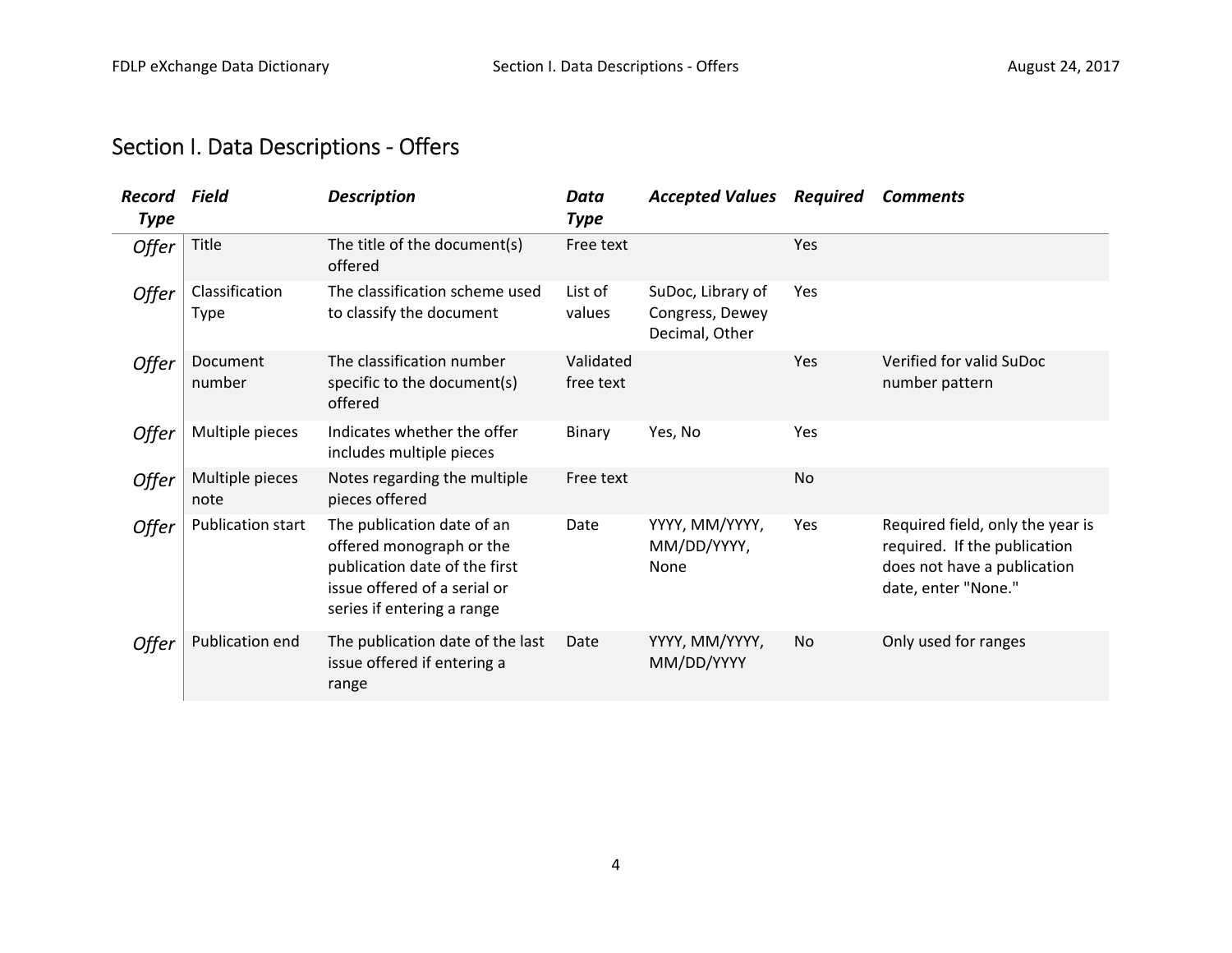| <b>Record</b><br><b>Type</b> | Field                    | <b>Description</b>                                                    | <b>Data</b><br><b>Type</b> | <b>Accepted Values Required</b>                                                                   |           | <b>Comments</b>                                                                                                                                                                                                                |
|------------------------------|--------------------------|-----------------------------------------------------------------------|----------------------------|---------------------------------------------------------------------------------------------------|-----------|--------------------------------------------------------------------------------------------------------------------------------------------------------------------------------------------------------------------------------|
| Offer                        | <b>Shipping Date</b>     | The receipt date or shipping list<br>date of the offered document     | Date                       | YYYY, MM/YYYY,<br>MM/DD/YYYY                                                                      | No        | User can accept a disclaimer<br>stating that the material has<br>been held for 5 years, is<br>superseded, is a secondary<br>copy, or an electronic version<br>has been substituted if they<br>don't have a date for this field |
| Offer                        | Format                   | The format of the document(s)<br>offered                              | List of<br>values          | Paper, CD-Rom,<br>Microfiche, DVD,<br>Floppy Disk, VHS<br>Tape, Braille,<br>Map, Poster,<br>Other | Yes       |                                                                                                                                                                                                                                |
| <i><b>Offer</b></i>          | Postage<br>reimbursement | Indicates whether the library<br>will pay for postage                 | <b>Binary</b>              | Yes, No                                                                                           | No        |                                                                                                                                                                                                                                |
| Offer                        | Condition                | The condition of the offered<br>document(s)                           | List of<br>values          | Fine, Good, Fair,<br>Poor                                                                         | Yes       |                                                                                                                                                                                                                                |
| Offer                        | Condition notes          | Notes on the condition of the<br>document                             | Free text                  |                                                                                                   | No        |                                                                                                                                                                                                                                |
| Offer                        | Download<br>address      | The PURL or URL where the<br>electronic version can be<br>located     | Free text                  |                                                                                                   | <b>No</b> |                                                                                                                                                                                                                                |
| <b>Offer</b>                 | OCLC                     | The OCLC number of the<br>document's catalog record in<br>OCLC        | Free text                  |                                                                                                   | No        |                                                                                                                                                                                                                                |
| <b>Offer</b>                 | <b>CGP</b>               | The Aleph system number of<br>the document's catalog record<br>in CGP | Free text                  |                                                                                                   | No        |                                                                                                                                                                                                                                |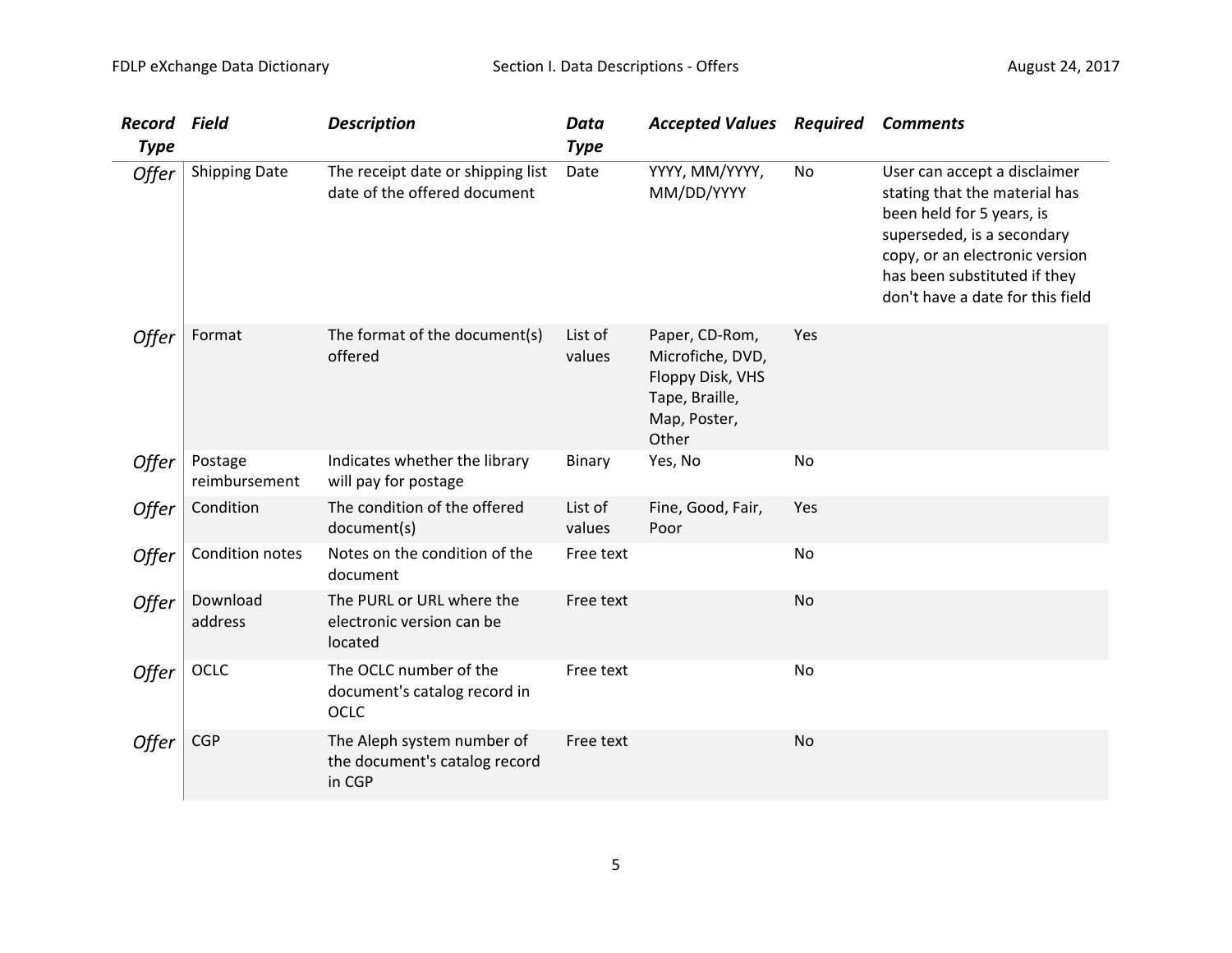| <b>Record Field</b><br><b>Type</b> |                | <b>Description</b>                                                                                             | Data<br><b>Type</b> | <b>Accepted Values Required Comments</b>                                                                                                                                                                                                                                                                     |                     |                                         |
|------------------------------------|----------------|----------------------------------------------------------------------------------------------------------------|---------------------|--------------------------------------------------------------------------------------------------------------------------------------------------------------------------------------------------------------------------------------------------------------------------------------------------------------|---------------------|-----------------------------------------|
| Offer                              | Notes          | Notes on the offered<br>document(s)                                                                            | Free text           |                                                                                                                                                                                                                                                                                                              | <b>No</b>           |                                         |
| Offer                              | Internal notes | Notes on the offered<br>document(s) that will only<br>display to users at the library<br>offering the material | Free text           |                                                                                                                                                                                                                                                                                                              | No                  |                                         |
| Offer                              | URL            | The PURL or URL where the<br>electronic version can be<br>located                                              | Free text           |                                                                                                                                                                                                                                                                                                              | No                  |                                         |
| Offer                              | <b>Status</b>  | The status of the offer                                                                                        | List of<br>values   | Pending Approval,<br>Regional Review,<br>Regional Review -<br>Matched,<br>Available,<br>Requested by<br>Regional,<br>Requested from<br>Repository,<br>Matched, Match<br>Accepted, Match<br>Requested, Match<br>Complete, Mailed,<br>Transferred,<br>Allowed to<br>Discard,<br>Discarded,<br>Disallowed, Kept | System<br>generated | Workflow generated, not set<br>by user. |
| Offer                              | Posted         | Date the offer was posted in<br>FDLP eXchange                                                                  | Date                | MM/DD/YYYY                                                                                                                                                                                                                                                                                                   | System<br>generated |                                         |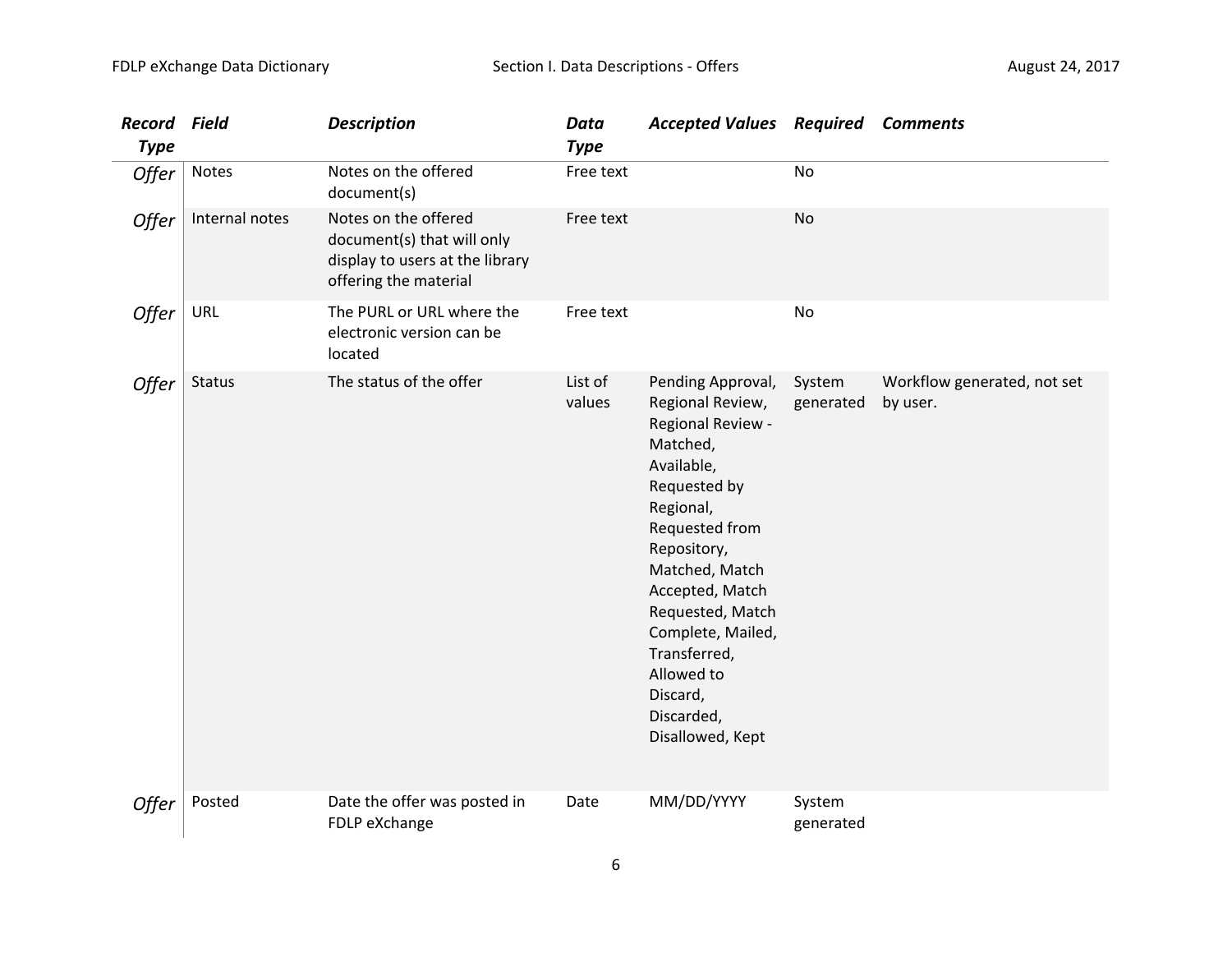| <b>Record</b> | Field | <b>Description</b>                                          | Data              | <b>Accepted Values Required</b> |        | Comments                                                                         |
|---------------|-------|-------------------------------------------------------------|-------------------|---------------------------------|--------|----------------------------------------------------------------------------------|
| Type          |       |                                                             | <b>Type</b>       |                                 |        |                                                                                  |
| Offer         | Phase | The review phase where the<br>document(s) is/are currently. | List of<br>values | 1, 2, 3                         | System | 1=Regional Review,<br>generated 2=Selective Review, 3=Offer<br><b>Nationally</b> |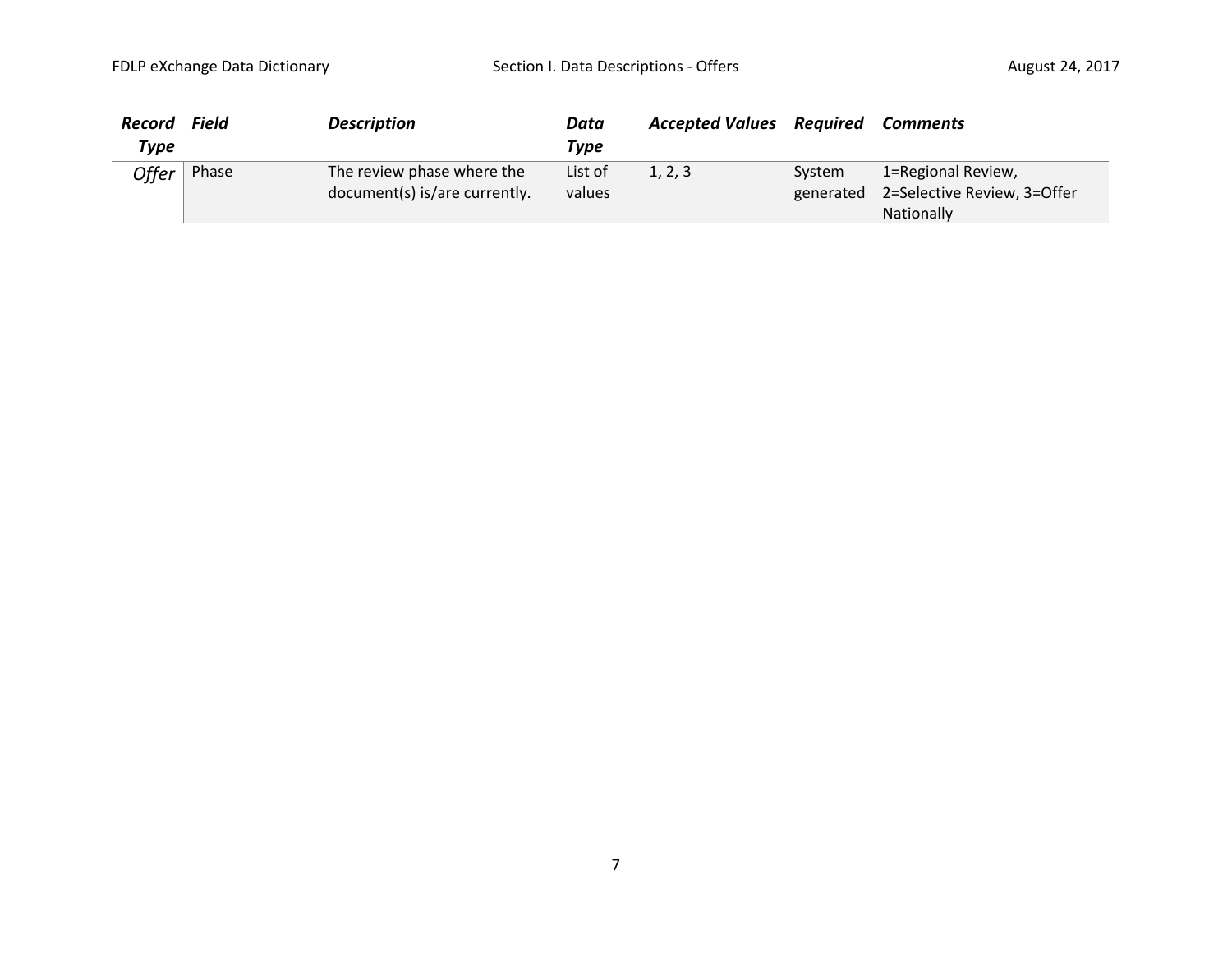## Section II. Definitions of Accepted Values ‐ Offers

| Record<br><b>Type</b> | Field                      | Accepted<br>Values     | <b>Definition</b>                                                                                        |
|-----------------------|----------------------------|------------------------|----------------------------------------------------------------------------------------------------------|
| Offer                 | <b>Classification Type</b> | SuDoc                  | Superintendent of Documents classification                                                               |
| Offer                 | Classification Type        | Library of<br>Congress | Library of Congress classification                                                                       |
| Offer                 | Classification Type        | Dewey<br>Decimal       | Dewey Decimal classification                                                                             |
| Offer                 | Classification Type        | Other                  | A classification system other than Superintendent of Documents, Library of Congress, or<br>Dewey Decimal |
| Offer                 | Multiple pieces            | Yes                    | The offer is for a range of documents or multiple copies of a document.                                  |
| Offer                 | Multiple pieces            | No                     | The offer is for a single document, not a range or multiple copies.                                      |
| Offer                 | <b>Publication Start</b>   | None                   | The document being offered does not have a publication date.                                             |
| Offer                 | Format                     | Paper                  | Paper format other than braille, map, or poster                                                          |
| Offer                 | Format                     | CD-Rom                 | CD-ROM                                                                                                   |
| Offer                 | Format                     | Microfiche             | Microfiche                                                                                               |
| Offer                 | Format                     | <b>DVD</b>             | <b>DVD</b>                                                                                               |
| Offer                 | Format                     | <b>Floppy Disk</b>     | <b>Floppy Disk</b>                                                                                       |
| Offer                 | Format                     | <b>VHS Tape</b>        | <b>VHS Tape</b>                                                                                          |
| Offer                 | Format                     | <b>Braille</b>         | <b>Braille</b>                                                                                           |
| Offer                 | Format                     | Map                    | Map                                                                                                      |
| Offer                 | Format                     | Poster                 | Poster                                                                                                   |
| Offer                 | Format                     | Other                  | Format other than paper, CD-Rom, microfiche, DVD, floppy disk, VHS tape, braille, map, or<br>poster      |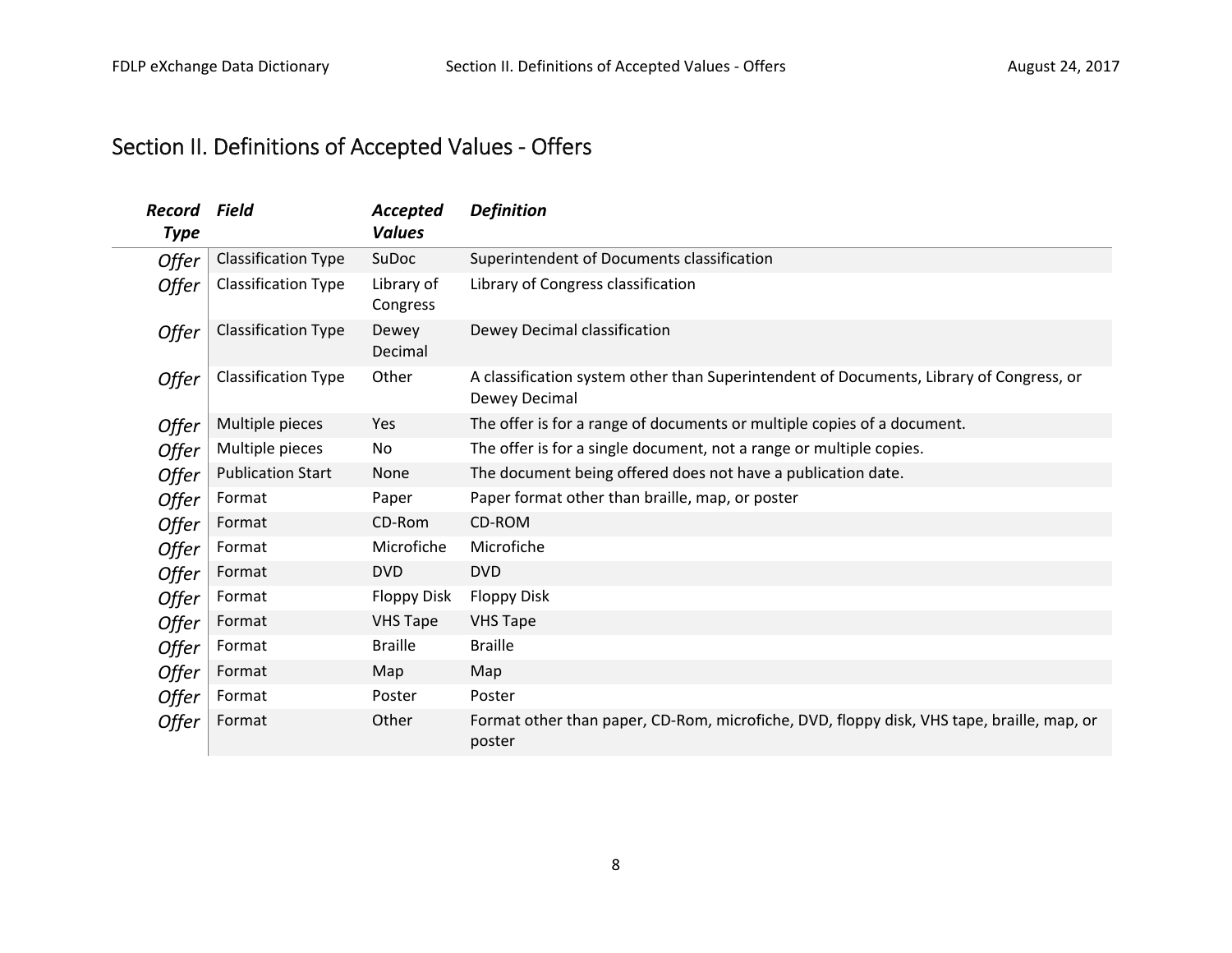| Record<br><b>Type</b> | Field         | Accepted<br><b>Values</b>       | <b>Definition</b>                                                                                                                                                                                                                                                                                                                                                                                                                                                                                                         |
|-----------------------|---------------|---------------------------------|---------------------------------------------------------------------------------------------------------------------------------------------------------------------------------------------------------------------------------------------------------------------------------------------------------------------------------------------------------------------------------------------------------------------------------------------------------------------------------------------------------------------------|
| Offer                 | Condition     | Fine                            | The publication looks new. The binding is tight without any sign of wear. The pages show<br>no sign of tears, dirt, mold or marking of any kind. All maps and foldouts are present<br>without any tears. Supplementary material is present, without any sign of wear and<br>housed in the original pockets or enclosures.                                                                                                                                                                                                 |
| Offer                 | Condition     | Good                            | The publication shows signs of use. The binding may show signs of wear to coverboards,<br>hinges, and spine, but all pages are tightly bound. Binding boards and pages may show<br>signs of having been bumped and bent at the edges (dog eared), but no other damage is<br>present. Maps and foldouts may show wear at the folds, but all information is clearly<br>legible. All supplementary material is present, but has clearly been used and may have<br>been misfolded when returned to the pockets or enclosures. |
| Offer                 | Condition     | Fair                            | The publication shows signs of heavy use. Cover boards and spine may be loose, but are<br>still attached. End pages may be loose or missing. The binding boards and mages may be<br>scuffed or show signs of dirt, foxing, or other markings. The spine may be pulled away<br>from the text block at the top. Pages, maps and foldouts may be torn, but all information<br>is still present.                                                                                                                              |
| Offer                 | Condition     | Poor                            | The binding shows signs of severe wear, such as loose or missing cover boards or missing<br>spine piece. End papers may be loose or missing. The text block is loose within the cover<br>boards. The binding has failed resulting in loose or missing pages. Pages are torn. Pages<br>are brittle and cannot maintain an attachment within the binding. Maps, foldouts, and<br>supplementary material may be torn or missing.                                                                                             |
| Offer                 | <b>Status</b> | Pending<br>Approval             | A user other than the library administrator has entered the offer, but the library<br>administrator has not approved it to post to FDLP eXchange.                                                                                                                                                                                                                                                                                                                                                                         |
| Offer                 | <b>Status</b> | Regional<br>Review              | The offer is in the Regional Review period and has not been requested, passed, or<br>disallowed by the regional.                                                                                                                                                                                                                                                                                                                                                                                                          |
| Offer                 | Status        | Regional<br>Review -<br>Matched | The offer is in the Regional Review period and has matched a need posted by the regional.                                                                                                                                                                                                                                                                                                                                                                                                                                 |
| Offer                 | <b>Status</b> | Available                       | The offer is available and has not been matched or requested.                                                                                                                                                                                                                                                                                                                                                                                                                                                             |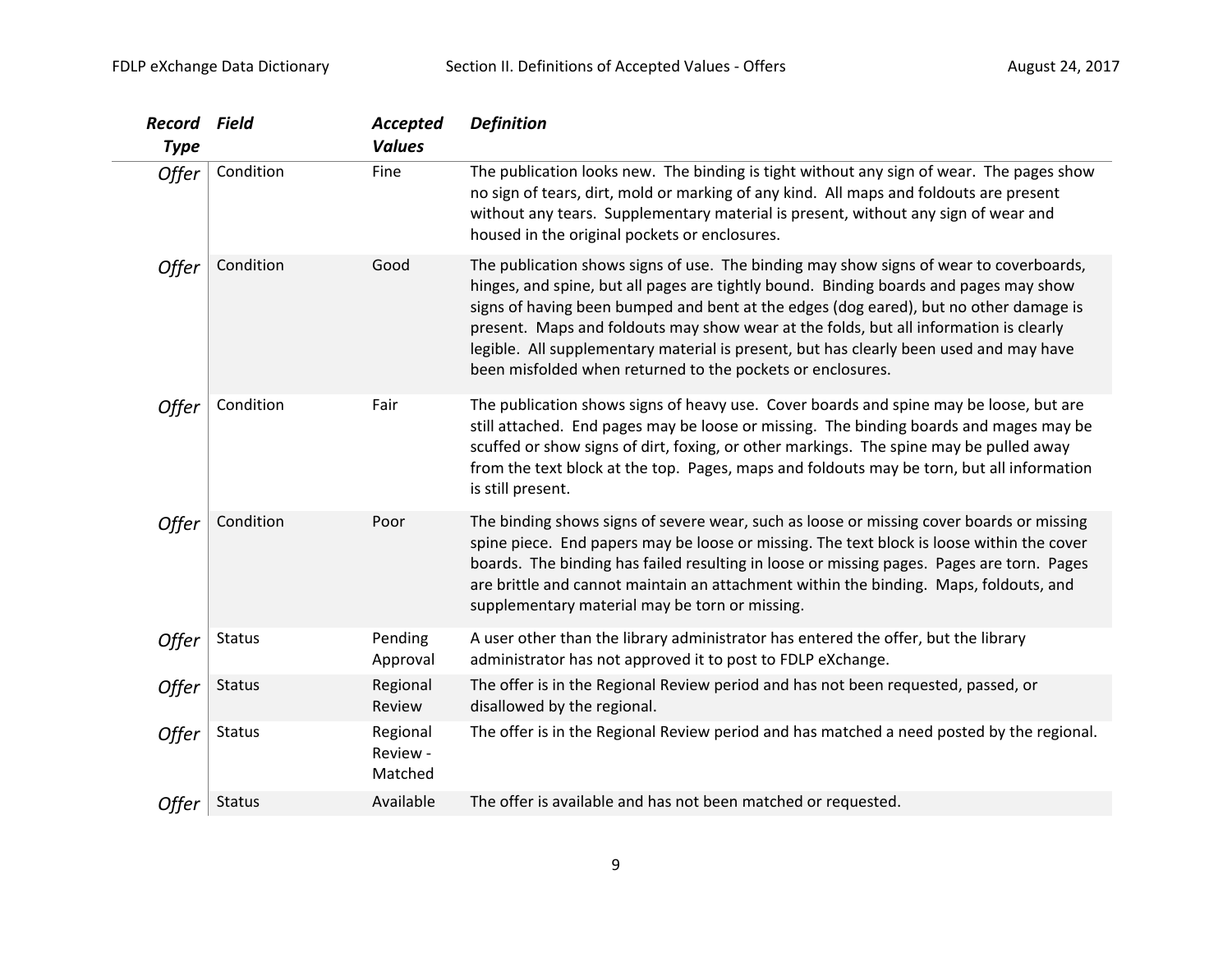| <b>Record</b><br><b>Type</b> | Field         | Accepted<br><b>Values</b>       | <b>Definition</b>                                                                                                                                                             |
|------------------------------|---------------|---------------------------------|-------------------------------------------------------------------------------------------------------------------------------------------------------------------------------|
| <b>Offer</b>                 | <b>Status</b> | Requested<br>by Regional        | The regional has requested the offered document.                                                                                                                              |
| Offer                        | <b>Status</b> | Requested<br>from<br>Repository | Another library has requested the offered document from the repository.                                                                                                       |
| Offer                        | <b>Status</b> | Matched                         | The material has matched another library's need.                                                                                                                              |
| Offer                        | <b>Status</b> | Match<br>Accepted               |                                                                                                                                                                               |
| Offer                        | <b>Status</b> | Match<br>Requested              |                                                                                                                                                                               |
| Offer                        | <b>Status</b> | Match<br>Complete               | Both libraries have accepted the match.                                                                                                                                       |
| Offer                        | <b>Status</b> | Mailed                          | The offered document has been mailed to the requesting library.                                                                                                               |
| Offer                        | <b>Status</b> | Transferred                     | The requesting library has received the offered document.                                                                                                                     |
| Offer                        | <b>Status</b> | Allowed to<br><b>Discard</b>    | The document has been through Regional Review, Selective Review, and offered nationally<br>(if applicable) without a request. The library is allowed to discard the material. |
| Offer                        | <b>Status</b> | <b>Discarded</b>                | The material has been through all review periods and has been discarded.                                                                                                      |
| Offer                        | <b>Status</b> | Disallowed                      | The regional disallowed the offer and requested that the offering library keep the<br>document.                                                                               |
| Offer                        | <b>Status</b> | Kept                            | The offering library has decided to keep the offered document.                                                                                                                |
| <b>Offer</b>                 | Phase         | 1                               | The offer is being reviewed by the library's regional depository.                                                                                                             |
| <b>Offer</b>                 | Phase         | 2                               | The offer is being reviewed by other selectives in the library's region.                                                                                                      |
| Offer                        | Phase         | 3                               | The offer is being reviewed by libraries outside the library's region.                                                                                                        |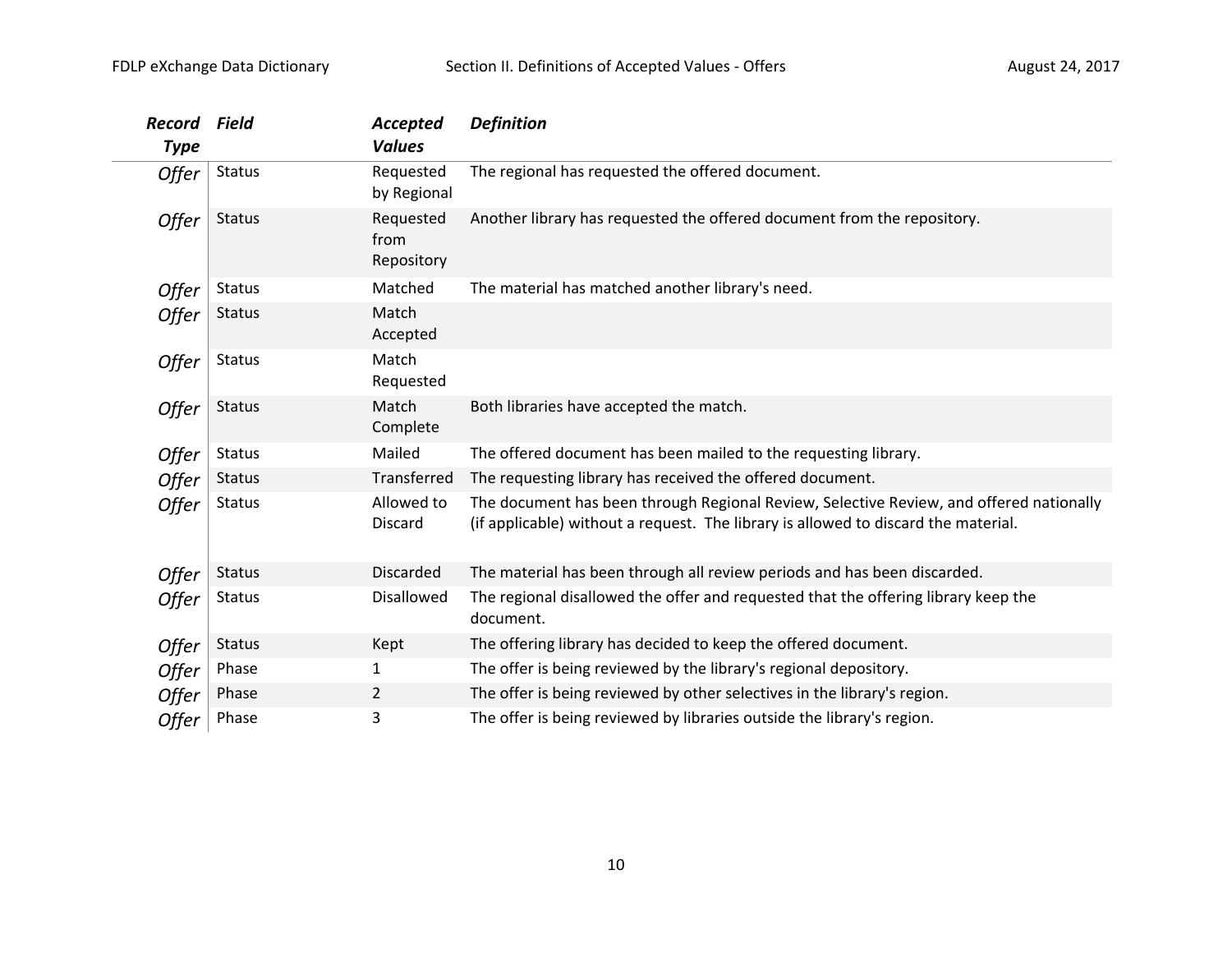## Section III. Data Descriptions – Needs

| Record<br><b>Type</b> | Field                         | <b>Description</b>                                                                                                                                      | Data<br>Accepted<br><b>Values</b><br><b>Type</b> |                                                                                                         |           | <b>Required Comments</b>                                                                                               |
|-----------------------|-------------------------------|---------------------------------------------------------------------------------------------------------------------------------------------------------|--------------------------------------------------|---------------------------------------------------------------------------------------------------------|-----------|------------------------------------------------------------------------------------------------------------------------|
| <b>Need</b>           | <b>Title</b>                  | The title of the document(s)<br>needed by the library                                                                                                   | Free text                                        |                                                                                                         | Yes       |                                                                                                                        |
| <b>Need</b>           | Classification<br><b>Type</b> | The classification scheme used<br>to classify the document                                                                                              | List of<br>values                                | SuDoc, Library of<br>Congress, Dewey<br>Decimal, Other                                                  | Yes       | SuDoc strongly recommended<br>because it is the first match                                                            |
| <b>Need</b>           | Document<br>number            | The classification number<br>specific to the document(s)<br>needed                                                                                      | Validated<br>free text                           |                                                                                                         | Yes       | Verified for valid SuDoc<br>number pattern                                                                             |
| <b>Need</b>           | <b>Publication start</b>      | The publication date of the<br>needed monograph or the<br>publication date of the first<br>issue needed of the series or<br>serial if a range is listed | Date                                             | YYYY, MM/YYYY,<br>MM/DD/YYYY,<br>None                                                                   | Yes       | Required field, only the year is<br>required. If the publication<br>does not have a publication<br>date, enter "None." |
| <b>Need</b>           | Publication end               | The publication date of the last<br>issue needed if a range is listed.                                                                                  | Date                                             | YYYY, MM/YYYY,<br>MM/DD/YYYY                                                                            | No        | Only used for ranges                                                                                                   |
| <b>Need</b>           | Format                        | The desired format of the<br>needed document                                                                                                            | List of<br>values                                | Any, Paper, CD-<br>ROM, Microfiche,<br>DVD, Floppy Disk,<br>VHS Tape, Braille,<br>Map, Poster,<br>Other | Yes       |                                                                                                                        |
| <b>Need</b>           | Postage<br>reimbursement      | Indicates whether the library<br>will pay for postage                                                                                                   | Binary                                           | Yes, No                                                                                                 | <b>No</b> |                                                                                                                        |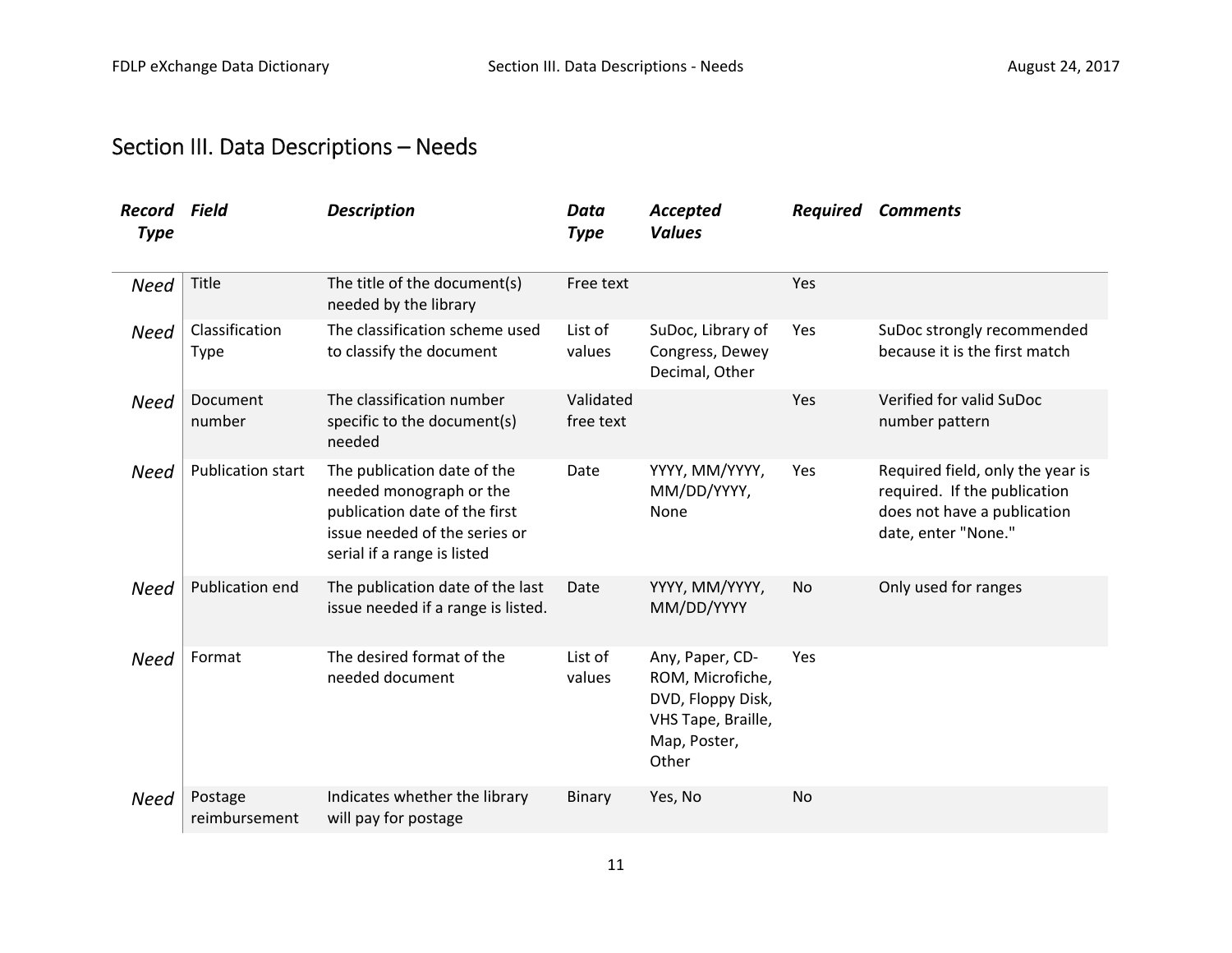| <b>Record Field</b><br><b>Type</b> |                                 | <b>Description</b>                                                                                             | <b>Data</b><br><b>Type</b> | Accepted<br><b>Values</b>                                                                                                           |           | <b>Required Comments</b>                                                                                         |
|------------------------------------|---------------------------------|----------------------------------------------------------------------------------------------------------------|----------------------------|-------------------------------------------------------------------------------------------------------------------------------------|-----------|------------------------------------------------------------------------------------------------------------------|
| <b>Need</b>                        | Condition                       | The acceptable condition(s) of<br>the needed document.                                                         | List of<br>values          | Any, Fine, Good,<br>Fair, Poor                                                                                                      | Yes       | If two or more conditions are<br>acceptable, separate values<br>with a comma and a space.<br>Example: Fine, Good |
| <b>Need</b>                        | For Digitization                | Indicates whether the<br>document is needed for a<br>digitization project                                      | Binary                     | Yes, No                                                                                                                             | <b>No</b> |                                                                                                                  |
| <b>Need</b>                        | <b>For Disaster</b><br>Recovery | Indicates whether the<br>document is needed for<br>disaster recovery                                           | Binary                     | Yes, No                                                                                                                             | No        |                                                                                                                  |
| <b>Need</b>                        | <b>Notes</b>                    | Notes on the document needed                                                                                   | Free text                  |                                                                                                                                     | <b>No</b> |                                                                                                                  |
| <b>Need</b>                        | Internal notes                  | Notes on the document needed<br>that will only display to the<br>users of the library that entered<br>the need | Free text                  |                                                                                                                                     | No        |                                                                                                                  |
| <b>Need</b>                        | <b>Status</b>                   | Status of the need                                                                                             | List of<br>values          | Pending<br>Approval, Active,<br>Matched, Match<br>Accepted, Match<br>Requested,<br>Match Complete,<br>Mailed, Fulfilled,<br>Removed | Yes       |                                                                                                                  |
| <b>Need</b>                        | Posted                          | Date the need was posted in<br>FDLP eXchange                                                                   | Date                       | MM/DD/YYYY                                                                                                                          |           |                                                                                                                  |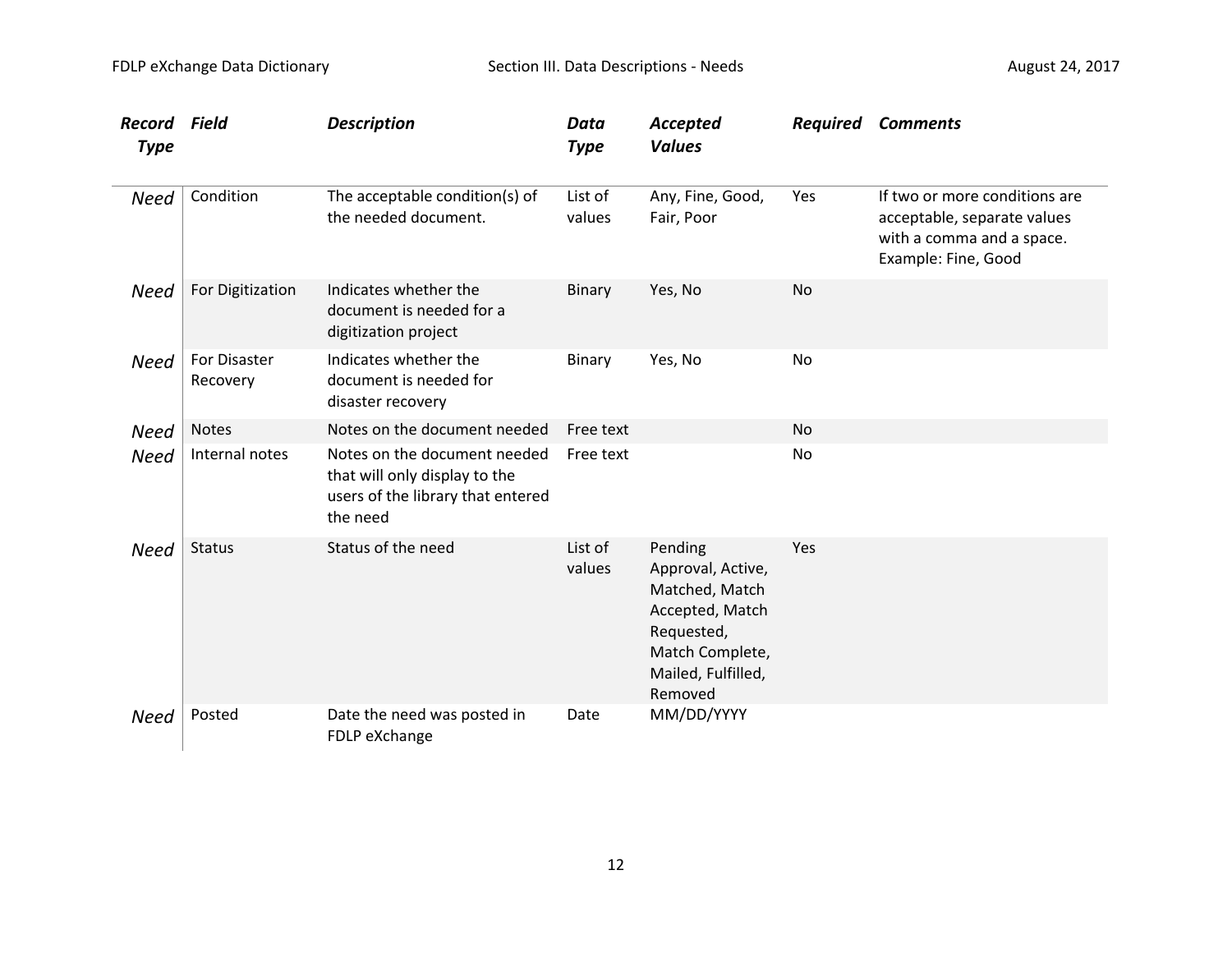## Section IV. Definitions of Accepted Values – Needs

| Record<br><b>Type</b> | Field                      | Accepted<br><b>Values</b> | <b>Definition</b>                                                                                        |
|-----------------------|----------------------------|---------------------------|----------------------------------------------------------------------------------------------------------|
| Need                  | <b>Classification Type</b> | SuDoc                     | Superintendent of Documents classification                                                               |
| Need                  | Classification Type        | Library of<br>Congress    | Library of Congress classification                                                                       |
| Need                  | <b>Classification Type</b> | Dewey<br>Decimal          | Dewey Decimal classification                                                                             |
| <b>Need</b>           | <b>Classification Type</b> | Other                     | A classification system other than Superintendent of Documents, Library of Congress, or<br>Dewey Decimal |
| <b>Need</b>           | <b>Publication start</b>   | <b>None</b>               | Publication does not have a publication date.                                                            |
| Need                  | Format                     | Any                       | The library is interested in the publication in any format.                                              |
| <b>Need</b>           | Format                     | Paper                     | Paper format other than braille, map, or poster                                                          |
| Need                  | Format                     | CD-Rom                    | CD-ROM                                                                                                   |
| <b>Need</b>           | Format                     | Microfiche                | Microfiche                                                                                               |
| Need                  | Format                     | <b>DVD</b>                | <b>DVD</b>                                                                                               |
| Need                  | Format                     | <b>Floppy Disk</b>        | <b>Floppy Disk</b>                                                                                       |
| Need                  | Format                     | <b>VHS Tape</b>           | <b>VHS Tape</b>                                                                                          |
| Need                  | Format                     | <b>Braille</b>            | <b>Braille</b>                                                                                           |
| Need                  | Format                     | Map                       | Map                                                                                                      |
| Need                  | Format                     | Poster                    | Poster                                                                                                   |
| <b>Need</b>           | Format                     | Other                     | Format other than paper, CD-ROM, microfiche, DVD, floppy disk, VHS tape, braille, map, or<br>poster      |
| Need                  | Condition                  | Any                       | The library is interested in the publication in any condition.                                           |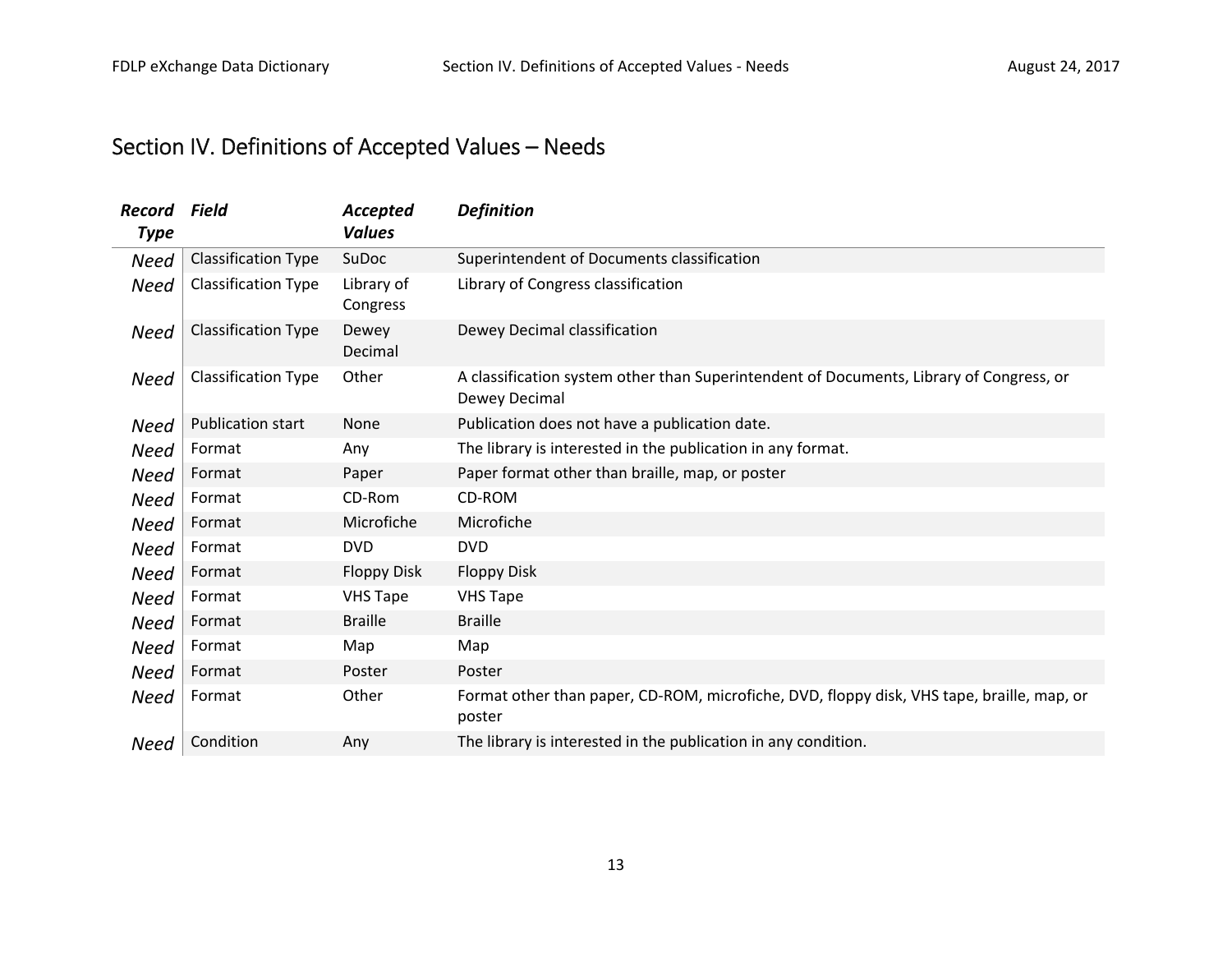| <b>Record Field</b><br><b>Type</b> |               | Accepted<br><b>Values</b> | <b>Definition</b>                                                                                                                                                                                                                                                                                                                                                                                                                                                                                                         |
|------------------------------------|---------------|---------------------------|---------------------------------------------------------------------------------------------------------------------------------------------------------------------------------------------------------------------------------------------------------------------------------------------------------------------------------------------------------------------------------------------------------------------------------------------------------------------------------------------------------------------------|
| <b>Need</b>                        | Condition     | Fine                      | The publication looks new. The binding is tight without any sign of wear. The pages show<br>no sign of tears, dirt, mold or marking of any kind. All maps and foldouts are present<br>without any tears. Supplementary material is present, without any sign of wear and<br>housed in the original pockets or enclosures.                                                                                                                                                                                                 |
| <b>Need</b>                        | Condition     | Good                      | The publication shows signs of use. The binding may show signs of wear to coverboards,<br>hinges, and spine, but all pages are tightly bound. Binding boards and pages may show<br>signs of having been bumped and bent at the edges (dog eared), but no other damage is<br>present. Maps and foldouts may show wear at the folds, but all information is clearly<br>legible. All supplementary material is present, but has clearly been used and may have<br>been misfolded when returned to the pockets or enclosures. |
| <b>Need</b>                        | Condition     | Fair                      | The publication shows signs of heavy use. Cover boards and spine may be loose, but are<br>still attached. End pages may be loose or missing. The binding boards and mages may be<br>scuffed or show signs of dirt, foxing, or other markings. The spine may be pulled away from<br>the text block at the top. Pages, maps and foldouts may be torn, but all information is still<br>present.                                                                                                                              |
| <b>Need</b>                        | Condition     | Poor                      | The binding shows signs of severe wear, such as loose or missing cover boards or missing<br>spine piece. End papers may be loose or missing. The text block is loose within the cover<br>boards. The binding has failed resulting in loose or missing pages. Pages are torn. Pages<br>are brittle and cannot maintain an attachment within the binding. Maps, foldouts, and<br>supplementary material may be torn or missing.                                                                                             |
| <b>Need</b>                        | <b>Status</b> | Pending<br>Approval       | A user other than the library administrator has entered the need, but the library<br>administrator has not approved it to post to FDLP eXchange.                                                                                                                                                                                                                                                                                                                                                                          |
| <b>Need</b>                        | <b>Status</b> | Active                    | The need is active in FDLP eXchange                                                                                                                                                                                                                                                                                                                                                                                                                                                                                       |
| <b>Need</b>                        | <b>Status</b> | Matched                   | The need has matched another library's offer.                                                                                                                                                                                                                                                                                                                                                                                                                                                                             |
| <b>Need</b>                        | <b>Status</b> | Match<br>Accepted         | My library has accepted the match.                                                                                                                                                                                                                                                                                                                                                                                                                                                                                        |
| <b>Need</b>                        | <b>Status</b> | Match<br>Requested        | The other library has accepted the match.                                                                                                                                                                                                                                                                                                                                                                                                                                                                                 |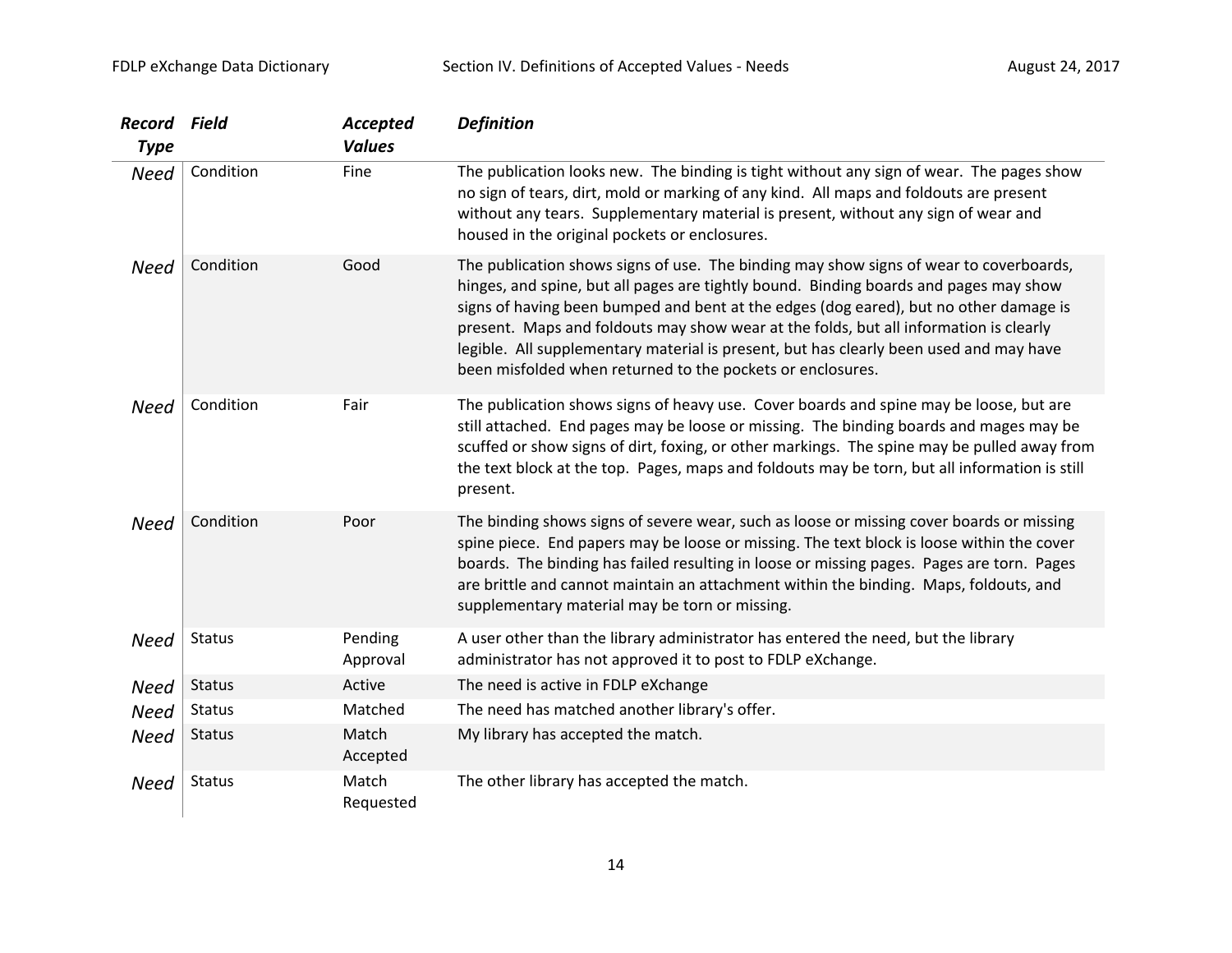| <b>Record</b> | <b>Field</b>  | Accepted         | <b>Definition</b>                                     |
|---------------|---------------|------------------|-------------------------------------------------------|
| Type          |               | <b>Values</b>    |                                                       |
| <b>Need</b>   | <b>Status</b> | Match            | Both libraries have accepted the match.               |
|               |               | Complete         |                                                       |
| Need          | <b>Status</b> | Mailed           | The material has been mailed by the offering library. |
| Need          | <b>Status</b> | <b>Fulfilled</b> | The receiving library has received the material.      |
| Need          | Status        | Removed          | The library has removed the need from FDLP eXchange.  |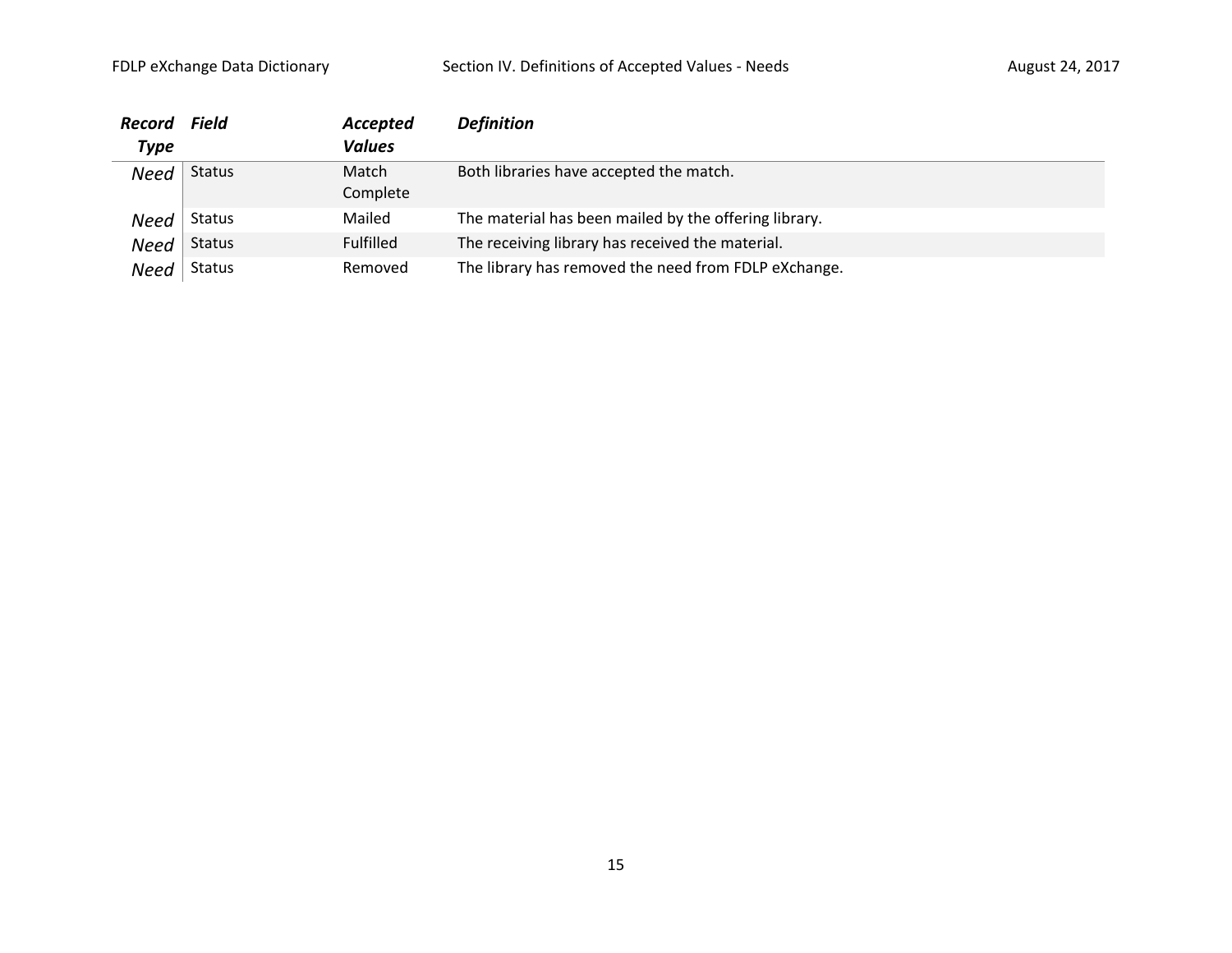## Section V. Data Descriptions – User Records

| Record<br>Type | <b>Field</b>        | <b>Description</b>                   | Data<br><b>Type</b> | <b>Accepted Values</b>        | <b>Required</b> | <b>Comments</b>          |
|----------------|---------------------|--------------------------------------|---------------------|-------------------------------|-----------------|--------------------------|
| User           | Username            | The username for the user<br>account | Free text           |                               | Yes             | Should use email address |
| User           | Title               | The user's title                     | List of<br>values   | Mr., Ms., Miss, Dr.,<br>Prof. | No.             |                          |
| User           | <b>First Name</b>   | The user's first name                | Free text           |                               | Yes             |                          |
| User           | Last Name           | The user's last name                 | Free text           |                               | Yes             |                          |
| User           | <b>Phone Number</b> | The user's phone number              | <b>Numeric</b>      |                               | No.             |                          |
| User           | Secondary Email     | The user's secondary email           | Free text           |                               | <b>No</b>       |                          |
| User           | Current<br>password | The user's current password          | Free text           |                               | Yes             |                          |
| User           | E-mail address      | The user's e mail address            | Free text           |                               | Yes             |                          |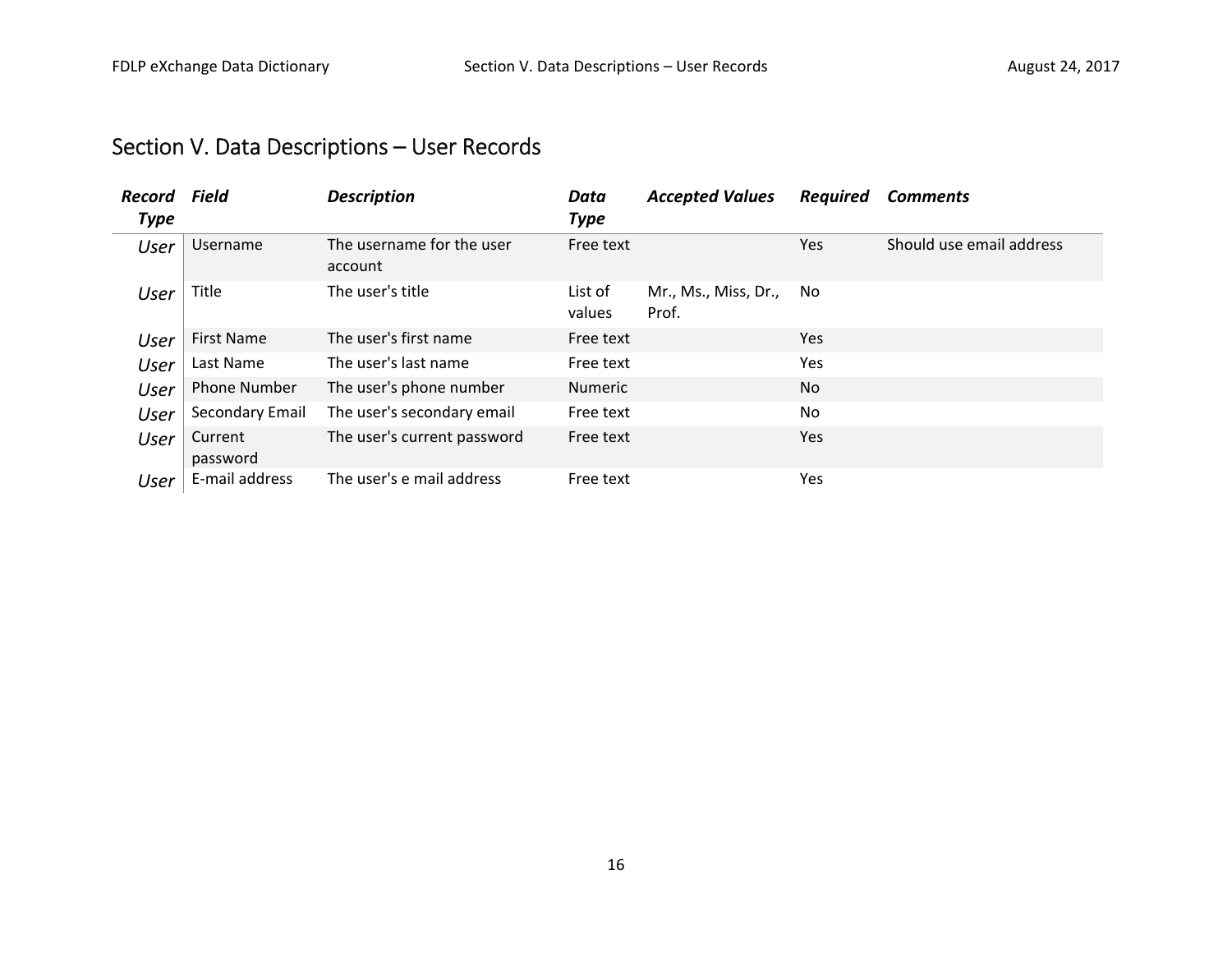## Section VI. Definitions of Accepted Values – User Records

| <b>Record Field</b> |       | Accepted      | Definition  |
|---------------------|-------|---------------|-------------|
| <b>Type</b>         |       | <b>Values</b> |             |
| <b>User</b>         | Title | Mr.           | Mister      |
| <b>User</b>         | Title | Ms.           | Ms.         |
| User                | Title | <b>Miss</b>   | <b>Miss</b> |
| <b>User</b>         | Title | Dr.           | Doctor      |
| User                | Title | Prof.         | Professor   |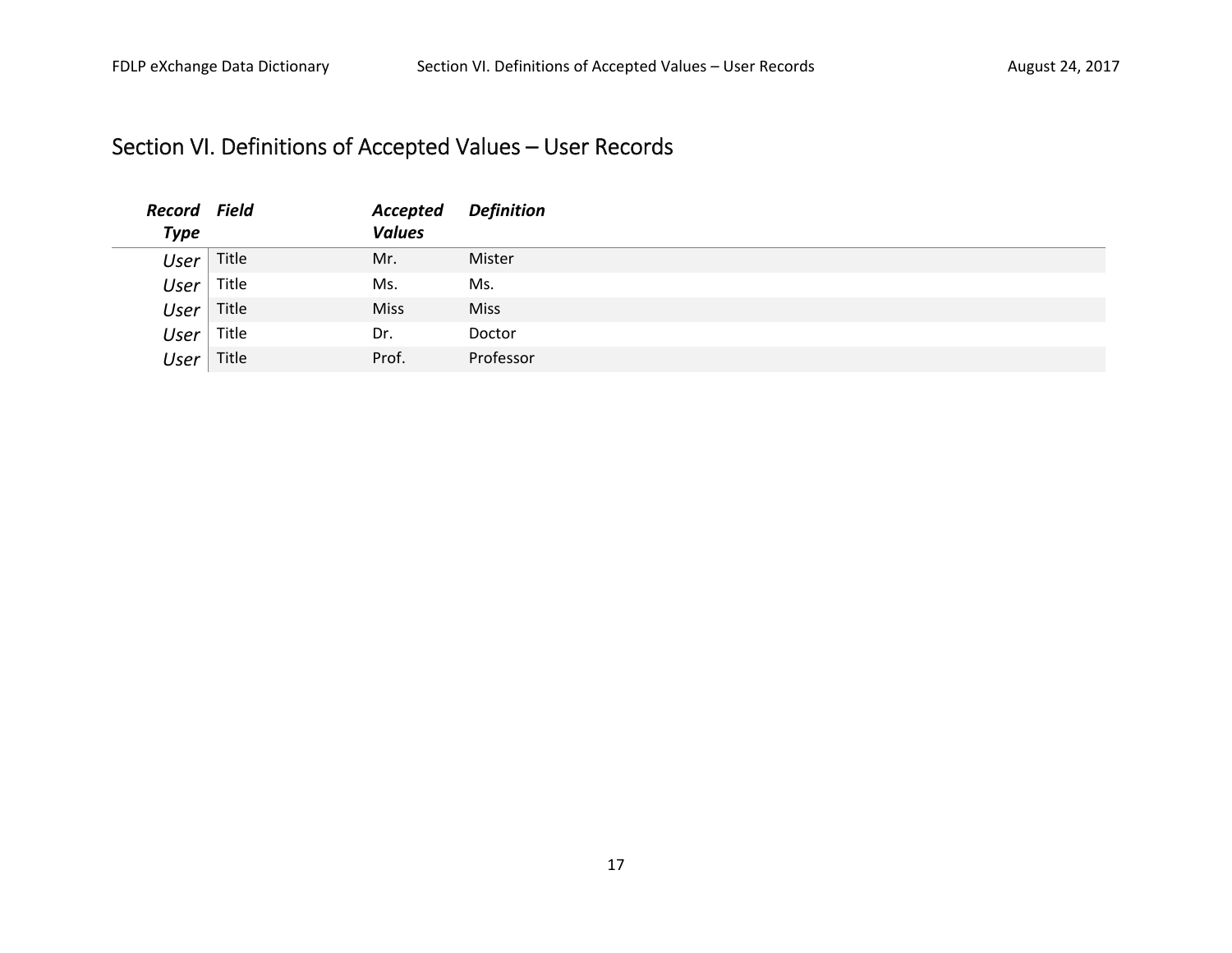## Section VII. Data Descriptions – Library Records

| <b>Record</b><br><b>Type</b> | <b>Field</b>                             | <b>Description</b>                                                        | <b>Data Type</b> | <b>Accepted Values</b> | <b>Required</b> | <b>Comments</b>                                                                 |
|------------------------------|------------------------------------------|---------------------------------------------------------------------------|------------------|------------------------|-----------------|---------------------------------------------------------------------------------|
| Library                      | Depository<br>Number                     | The library's<br>depository number                                        | Alphanumeric     | ####, ####A            | Yes             |                                                                                 |
| Library                      | Regional<br>Depository<br><b>Numbers</b> | The depository<br>numbers of the<br>library's regional<br>depository(ies) | Alphanumeric     | ####, ####A            | Yes             | Repeatable if the library<br>is in a region served by<br>more than one regional |
| Library                      | Depository Type                          | The library's<br>depository type                                          | List of values   | Regional, Selective    | Yes             |                                                                                 |
| Library                      | <b>Library Name</b>                      | The library's library<br>name                                             | Free text        |                        | Yes             |                                                                                 |
| Library                      | <b>OCLC Symbol</b>                       | The library's OCLC<br>symbol                                              | Free text        |                        | No              |                                                                                 |
| Library                      | Parent Institution                       | The library's parent<br>institution                                       | Free text        |                        | No              |                                                                                 |
| Library                      | Street                                   | The library's street<br>address                                           | Free text        |                        | <b>No</b>       |                                                                                 |
| Library                      | <b>Mailing Address 1</b>                 | The library's mailing<br>address                                          | Free text        |                        | No              |                                                                                 |
| Library                      | <b>Mailing Address 2</b>                 | Second line of the<br>library's mailing<br>address, if needed             | Free text        |                        | <b>No</b>       |                                                                                 |
| Library                      | City                                     | The city where the<br>library is located                                  | Free text        |                        | Yes             |                                                                                 |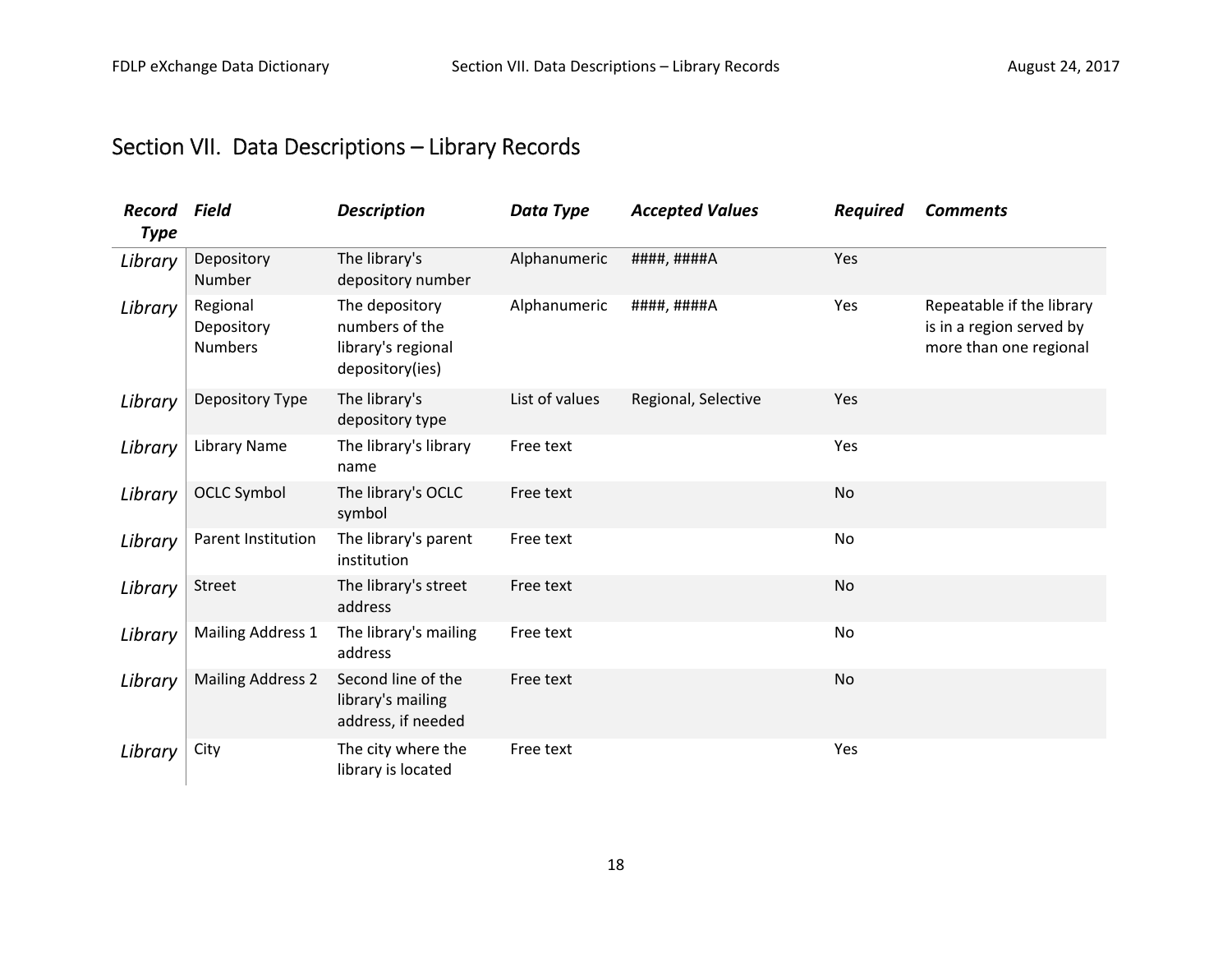| <b>Record</b>      | Field                | <b>Description</b>                                                  | Data Type                   | <b>Accepted Values</b>                                                                                                                                                                                                                                                                                                                                                                                                                                                                                                                                                                                                                                                                                                             | <b>Required</b> | <b>Comments</b> |
|--------------------|----------------------|---------------------------------------------------------------------|-----------------------------|------------------------------------------------------------------------------------------------------------------------------------------------------------------------------------------------------------------------------------------------------------------------------------------------------------------------------------------------------------------------------------------------------------------------------------------------------------------------------------------------------------------------------------------------------------------------------------------------------------------------------------------------------------------------------------------------------------------------------------|-----------------|-----------------|
| <b>Type</b>        |                      |                                                                     |                             |                                                                                                                                                                                                                                                                                                                                                                                                                                                                                                                                                                                                                                                                                                                                    |                 |                 |
| Library<br>Library | State<br>Zip Code    | The state where the<br>library is located<br>The library's Zip Code | List of values<br>Free text | Alabama, Alaska, Arizona,<br>Arkansas, California,<br>Colorado, Connecticut,<br>Delaware, District of<br>Columbia, Florida,<br>Georgia, Hawaii, Idaho,<br>Illinois, Indiana, Iowa,<br>Kansas, Kentucky,<br>Louisiana, Maine,<br>Maryland, Massachusetts,<br>Michigan, Minnesota,<br>Mississippi, Missouri,<br>Montana, Nebraska,<br>Nevada, New Hampshire,<br>New Jersey, New Mexico,<br>New York, North Carolina,<br>North Dakota, Ohio,<br>Oklahoma, Oregon,<br>Pennsylvania, Rhode<br>Island, South Carolina,<br>South Dakota, Tennessee,<br>Texas, Utah, Vermont,<br>Virginia, Washington,<br>West Virginia, Wisconsin,<br>Wyoming, American<br>Samoa, Federated States<br>of Micronesia, Guam,<br>Puerto Rico, Virgin Islands | Yes<br>No       |                 |
| Library            | <b>Active Status</b> | The library's active                                                | Binary                      | Active, Inactive                                                                                                                                                                                                                                                                                                                                                                                                                                                                                                                                                                                                                                                                                                                   | Yes             | Set by GPO      |
|                    |                      | status                                                              |                             |                                                                                                                                                                                                                                                                                                                                                                                                                                                                                                                                                                                                                                                                                                                                    |                 |                 |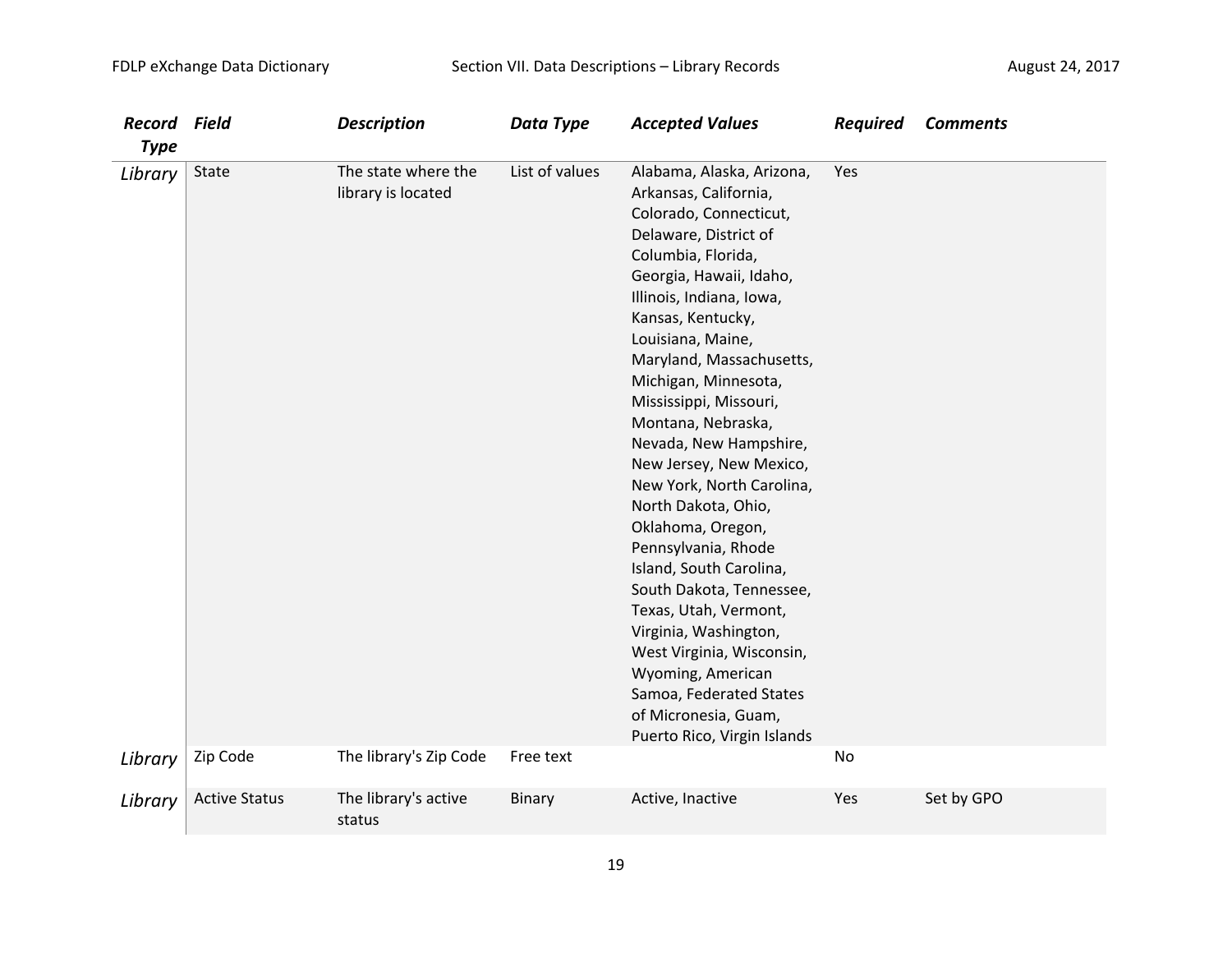| <b>Record</b><br><b>Type</b> | Field                        | <b>Description</b>                                                                                                                                                                            | Data Type      | <b>Accepted Values</b>                  | <b>Required</b> | <b>Comments</b>                                                                                                      |
|------------------------------|------------------------------|-----------------------------------------------------------------------------------------------------------------------------------------------------------------------------------------------|----------------|-----------------------------------------|-----------------|----------------------------------------------------------------------------------------------------------------------|
| Library                      | Time for Regional<br>Review  | Time period allotted<br>for the regional to<br>review offers from<br>selectives in the<br>region                                                                                              | List of values | 0, 5, 10, 15, 20, 30, 45, 60,<br>75,90  | Yes             | Set for the regional for<br>the region                                                                               |
| Library                      | Time for Selective<br>Review | Time period allotted<br>for the selectives in<br>the region to review<br>offers from other<br>libraries in the region.                                                                        | List of values | 0, 5, 10, 15, 20, 30, 45, 60,<br>75, 90 | Yes             | Set for the regional for<br>the region                                                                               |
| Library                      | Offer nationally             | Indicates whether the<br>library will offer<br>materials to libraries<br>outside the region<br>after the time periods<br>allotted for regional<br>review and selective<br>review have expired | <b>Binary</b>  | Yes, No                                 | Yes             | Set by the individual<br>library                                                                                     |
| Library                      | Time to Offer<br>Nationally  | Time period the<br>library has allotted for<br>libraries outside the<br>region to review<br>offers if they are<br>being offered<br>nationally.                                                | List of values | 0, 5, 10, 15, 20, 30, 45, 60,<br>75, 90 | Yes             | Set by the individual<br>library, only applicable if<br>the library has selected<br>Yes in Offer nationally<br>field |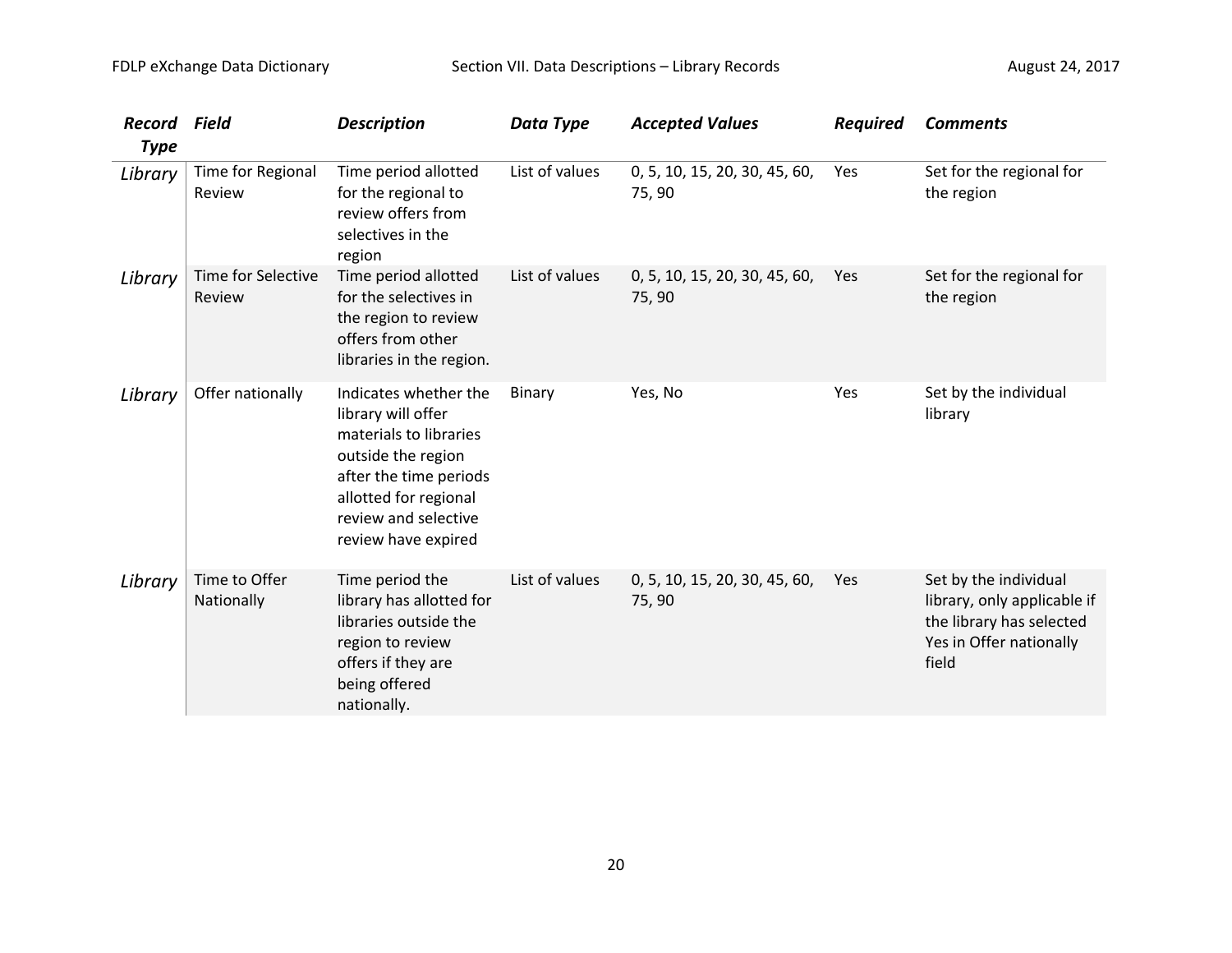## Section VIII. Definitions of Accepted Values – Library Records

| Record<br><b>Type</b> | Field                    | <b>Accepted Values</b> | <b>Definition</b>                                                                                                                                                                                                                                                                                            |
|-----------------------|--------------------------|------------------------|--------------------------------------------------------------------------------------------------------------------------------------------------------------------------------------------------------------------------------------------------------------------------------------------------------------|
| Library               | <b>Depository Number</b> | ####, ####A            | Unique identifier assigned to a depository. Values should either consist of 4<br>numeric characters, or 4 numeric characters followed by an uppercase alpha<br>character                                                                                                                                     |
| Library               | Depository Type          | Regional               | A depository library that is designated a regional library receives all or most of<br>the items available. These libraries maintain the collection for long-term public<br>access and provide guidance and assistance to selective depository libraries.                                                     |
| Library               | Depository Type          | Selective              | A depository library that is allowed to choose which items distributed by the<br>FDLP it wishes to receive. Sections are based on the information needs of the<br>community and the general public that they serve. Selective libraries are<br>allowed to discard materials after a 5-year retention period. |
| Library               | <b>State</b>             | Alabama                | Alabama                                                                                                                                                                                                                                                                                                      |
| Library               | <b>State</b>             | Alaska                 | Alaska                                                                                                                                                                                                                                                                                                       |
| Library               | State                    | Arizona                | Arizona                                                                                                                                                                                                                                                                                                      |
| Library               | <b>State</b>             | Arkansas               | Arkansas                                                                                                                                                                                                                                                                                                     |
| Library               | State                    | California             | California                                                                                                                                                                                                                                                                                                   |
| Library               | <b>State</b>             | Colorado               | Colorado                                                                                                                                                                                                                                                                                                     |
| Library               | State                    | Connecticut            | Connecticut                                                                                                                                                                                                                                                                                                  |
| Library               | <b>State</b>             | Delaware               | Delaware                                                                                                                                                                                                                                                                                                     |
| Library               | State                    | District of Columbia   | District of Columbia                                                                                                                                                                                                                                                                                         |
| Library               | <b>State</b>             | Florida                | Florida                                                                                                                                                                                                                                                                                                      |
| Library               | State                    | Georgia                | Georgia                                                                                                                                                                                                                                                                                                      |
| Library               | <b>State</b>             | Hawaii                 | Hawaii                                                                                                                                                                                                                                                                                                       |
| Library               | State                    | Idaho                  | Idaho                                                                                                                                                                                                                                                                                                        |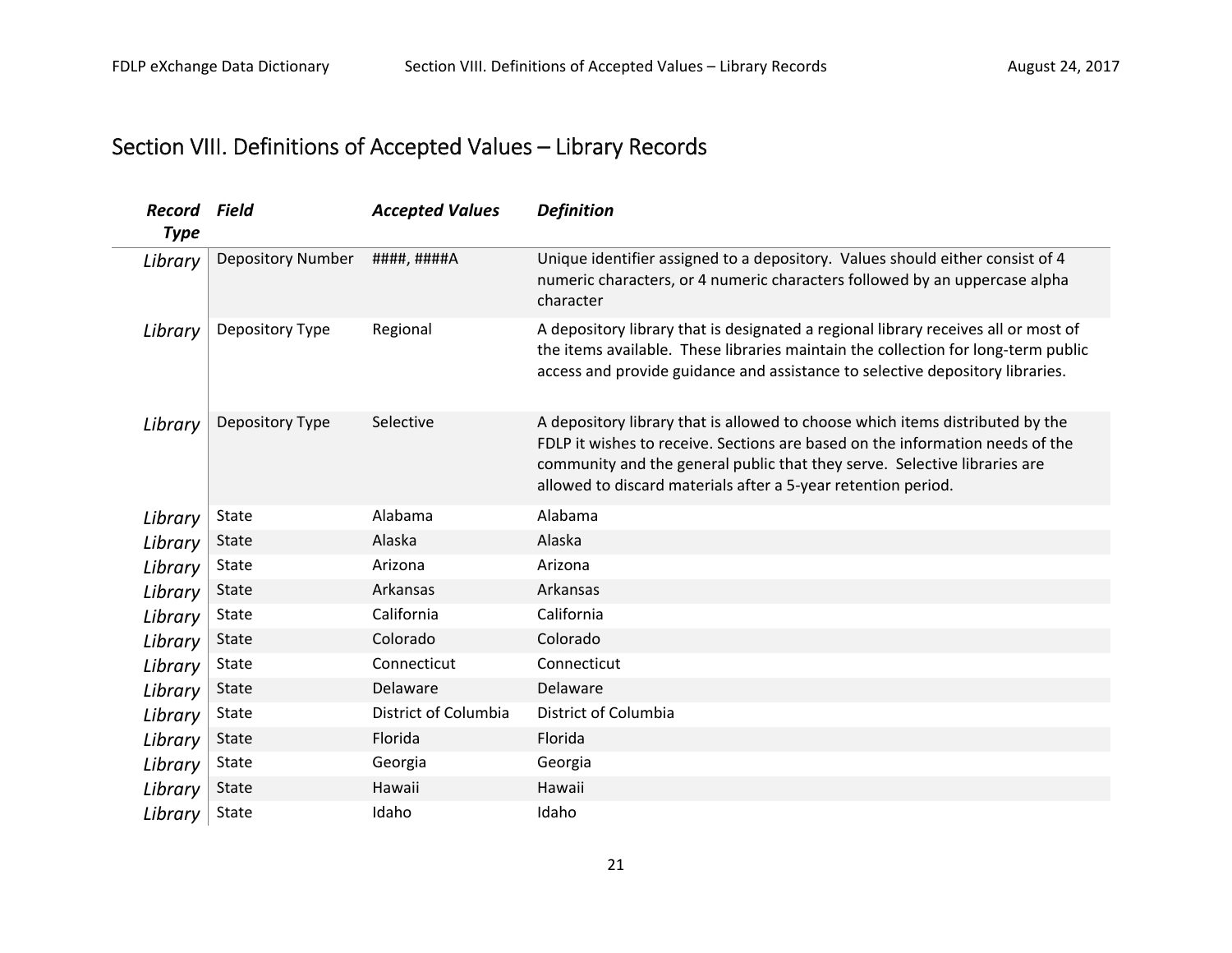| Record<br><b>Type</b> | Field        | <b>Accepted Values</b> | <b>Definition</b> |
|-----------------------|--------------|------------------------|-------------------|
| Library               | State        | Illinois               | Illinois          |
| Library               | State        | Indiana                | Indiana           |
| Library               | State        | lowa                   | lowa              |
| Library               | State        | Kansas                 | Kansas            |
| Library               | State        | Kentucky               | Kentucky          |
| Library               | State        | Louisiana              | Louisiana         |
| Library               | State        | Maine                  | Maine             |
| Library               | State        | Maryland               | Maryland          |
| Library               | State        | Massachusetts          | Massachusetts     |
| Library               | State        | Michigan               | Michigan          |
| Library               | State        | Minnesota              | Minnesota         |
| Library               | State        | Mississippi            | Mississippi       |
| Library               | State        | Missouri               | Missouri          |
| Library               | State        | Montana                | Montana           |
| Library               | State        | Nebraska               | Nebraska          |
| Library               | State        | Nevada                 | Nevada            |
| Library               | State        | New Hampshire          | New Hampshire     |
| Library               | State        | New Jersey             | New Jersey        |
| Library               | State        | <b>New Mexico</b>      | <b>New Mexico</b> |
| Library               | State        | New York               | <b>New York</b>   |
| Library               | State        | North Carolina         | North Carolina    |
| Library               | State        | North Dakota           | North Dakota      |
| Library               | State        | Ohio                   | Ohio              |
| Library               | State        | Oklahoma               | Oklahoma          |
| Library               | <b>State</b> | Oregon                 | Oregon            |
| Library               | State        | Pennsylvania           | Pennsylvania      |
| Library               | State        | Rhode Island           | Rhode Island      |